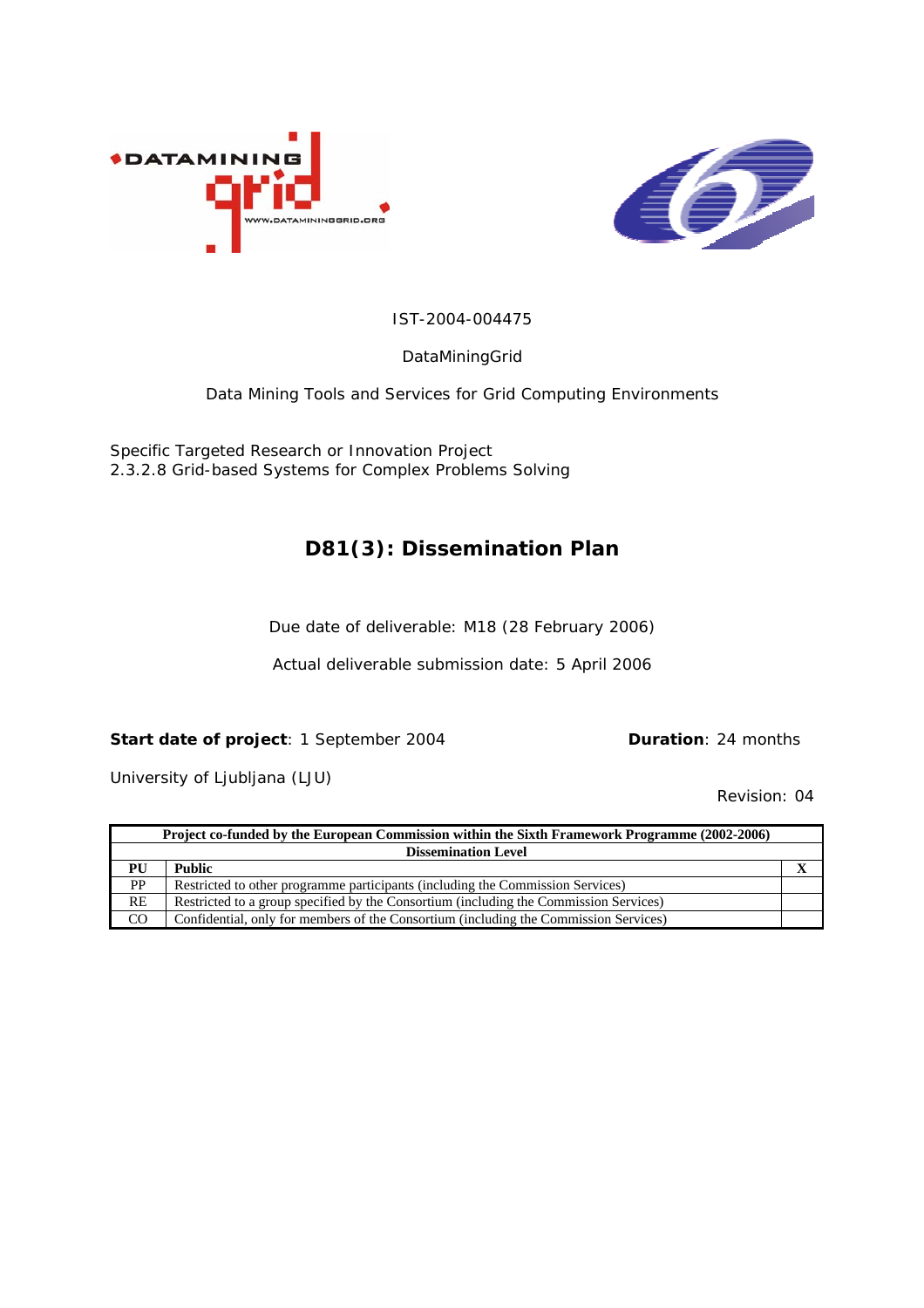# DATAMINING qrid

**Deliverable D81(3): Dissemination Plan**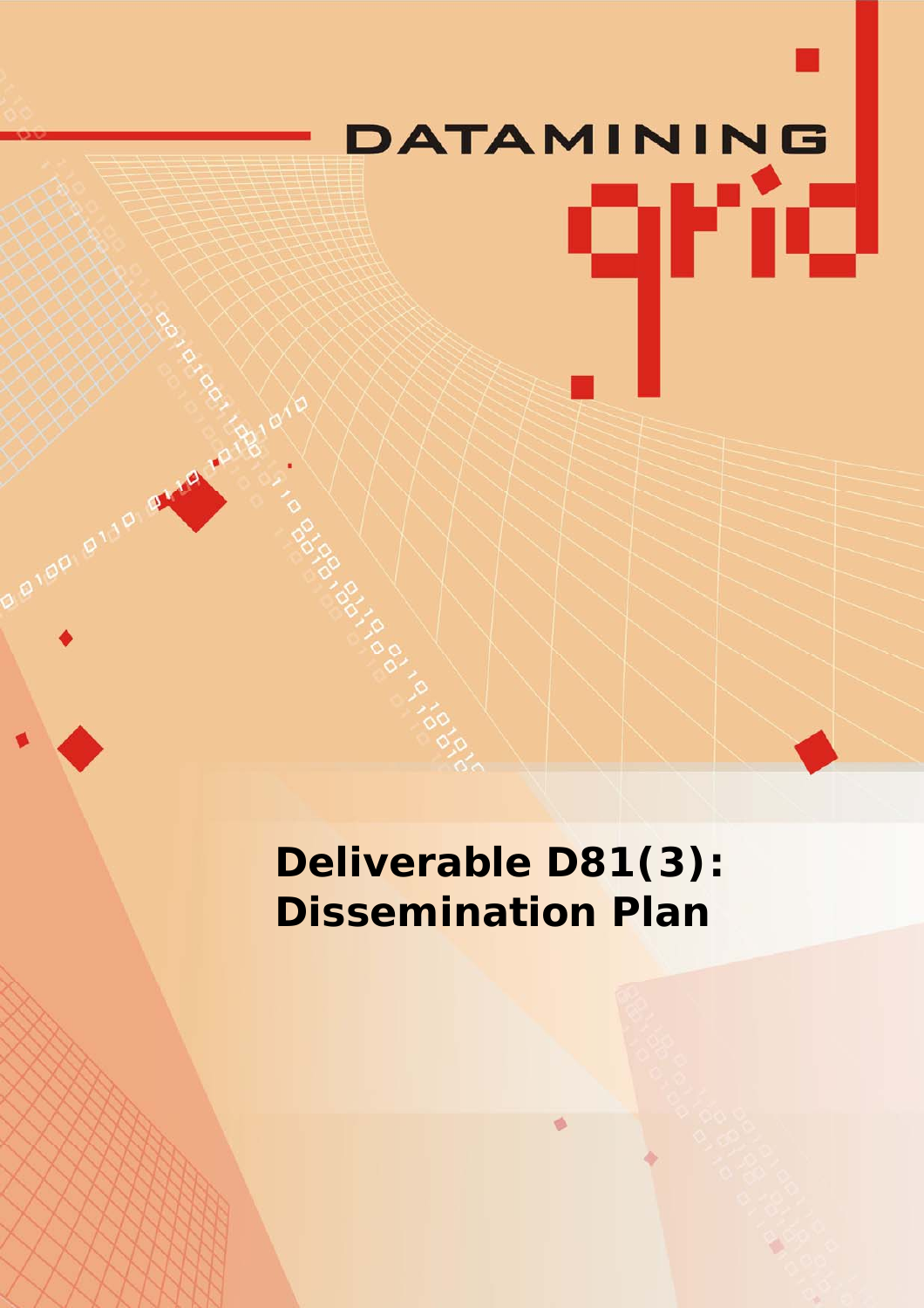

# DATA MINING TOOLS AND SERVICES FOR GRID COMPUTING ENVIRONMENTS

Deliverable D81(3): Dissemination Plan

**Responsible author(s):** Jernej Trnkoczy **Co-author(s):** Vlado Stankovski



**Project funded by the European Community under the 'Information Society Technology' Programme Contract IST-2004-004475**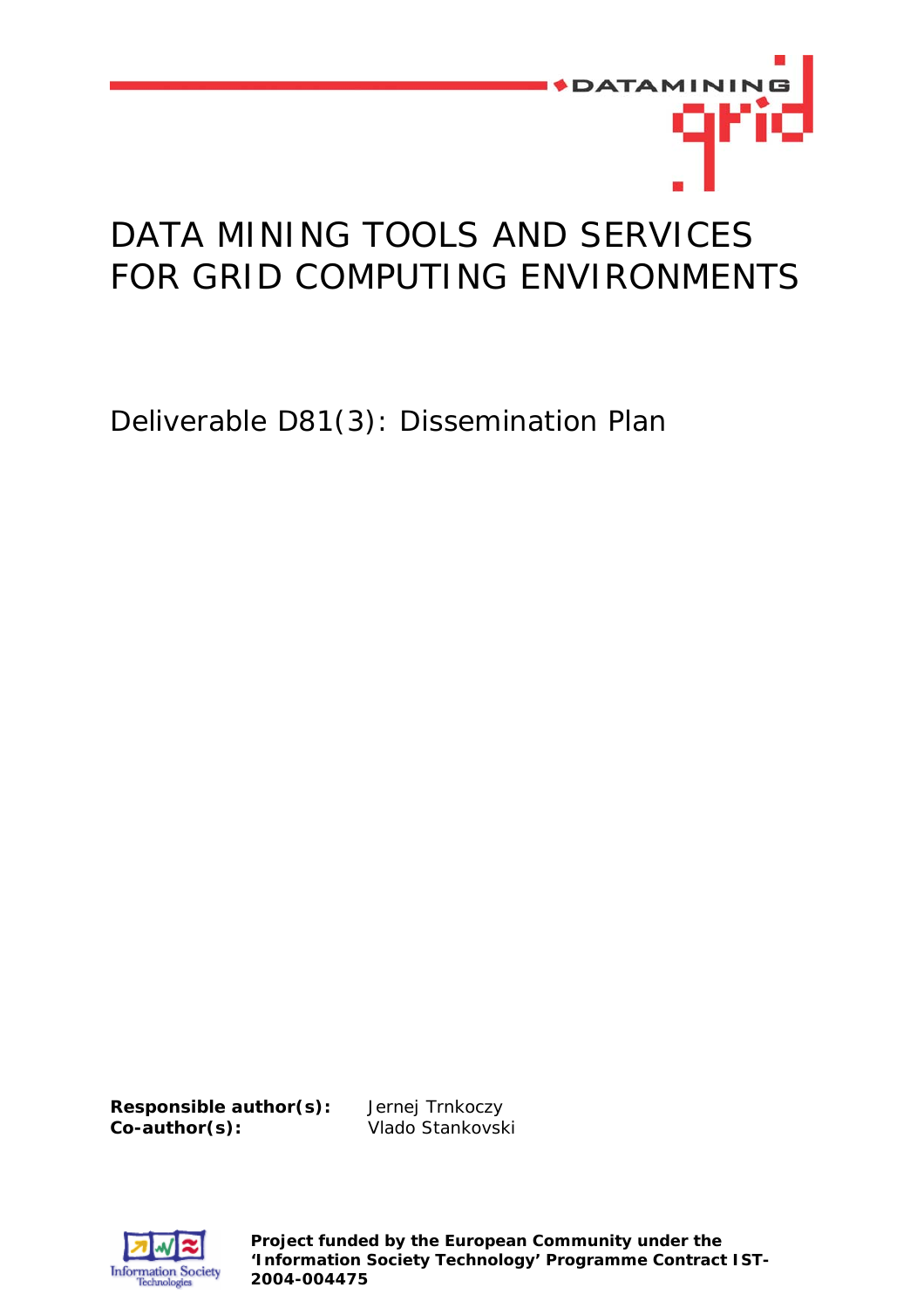

## **Revision history**

| Deliverable administration and summary       |         |           |                                                               |                           |  |  |
|----------------------------------------------|---------|-----------|---------------------------------------------------------------|---------------------------|--|--|
| Project acronym: DataMiningGrid              |         |           |                                                               | <b>D: IST-2004-004475</b> |  |  |
| Document identifier:                         |         |           | DataMiningGrid-del-D81(3)DisseminationPlan-s                  |                           |  |  |
| Leading Partner: LJU                         |         |           |                                                               |                           |  |  |
| <b>Report version: 04</b>                    |         |           |                                                               |                           |  |  |
| <b>Report preparation date: 5 April 2006</b> |         |           |                                                               |                           |  |  |
| <b>Classification: Public</b>                |         |           |                                                               |                           |  |  |
| Nature: Report                               |         |           |                                                               |                           |  |  |
|                                              |         |           | Author(s) and contributors: Jernej Trnkoczy, Vlado Stankovski |                           |  |  |
| Status:                                      |         | Plan      |                                                               |                           |  |  |
|                                              |         | Draft     |                                                               |                           |  |  |
|                                              | Working |           |                                                               |                           |  |  |
|                                              | Final   |           |                                                               |                           |  |  |
|                                              | x       | Submitted |                                                               |                           |  |  |
|                                              |         | Approved  |                                                               |                           |  |  |

The DataMiningGrid © Consortium has addressed all comments received, making changes as necessary. Changes to this document are detailed in the change log table below.

| Date       | <b>Edited by</b> | <b>Status</b> | <b>Changes made</b>                               |
|------------|------------------|---------------|---------------------------------------------------|
| 30.10.2005 | Jernej Trnkoczy  | Plan          | Setup of pre-filled deliverable document template |
| 03.02.2006 | Jernej Trnkoczy  | Draft         | First draft version                               |
| 24.02.2006 | Vlado Stankovski | Draft         | Comments added                                    |
| 05.03.2006 | Jernej Trnkoczy  | Draft         | Web statistics included                           |
| 18.03.2006 | Jernej Trnkoczy  | Working       | Partners input added                              |
| 24.03.2006 | Werner Dubitzky, | Submitted     | Final checks and minor consistency and other      |
|            | Alice McQuillan  |               | corrections                                       |

Note that other documents may supersede this document. A list of newest public DataMiningGrid deliverables can be found at the

http://www.DataMiningGrid.org/dissemination.htm.

## **Copyright**

This report is © DataMiningGrid Consortium 2004. Its duplication is allowed only in the integral form for anyone's personal use for the purposes of research or education.

## **Citation**

Jernej Trnkoczy, Vlado Stankovski (2006). Deliverable D81(3): Dissemination Plan. DataMiningGrid Consortium c/o University of Ljubljana, [www.DataMiningGrid.org](http://www.datamininggrid.org/)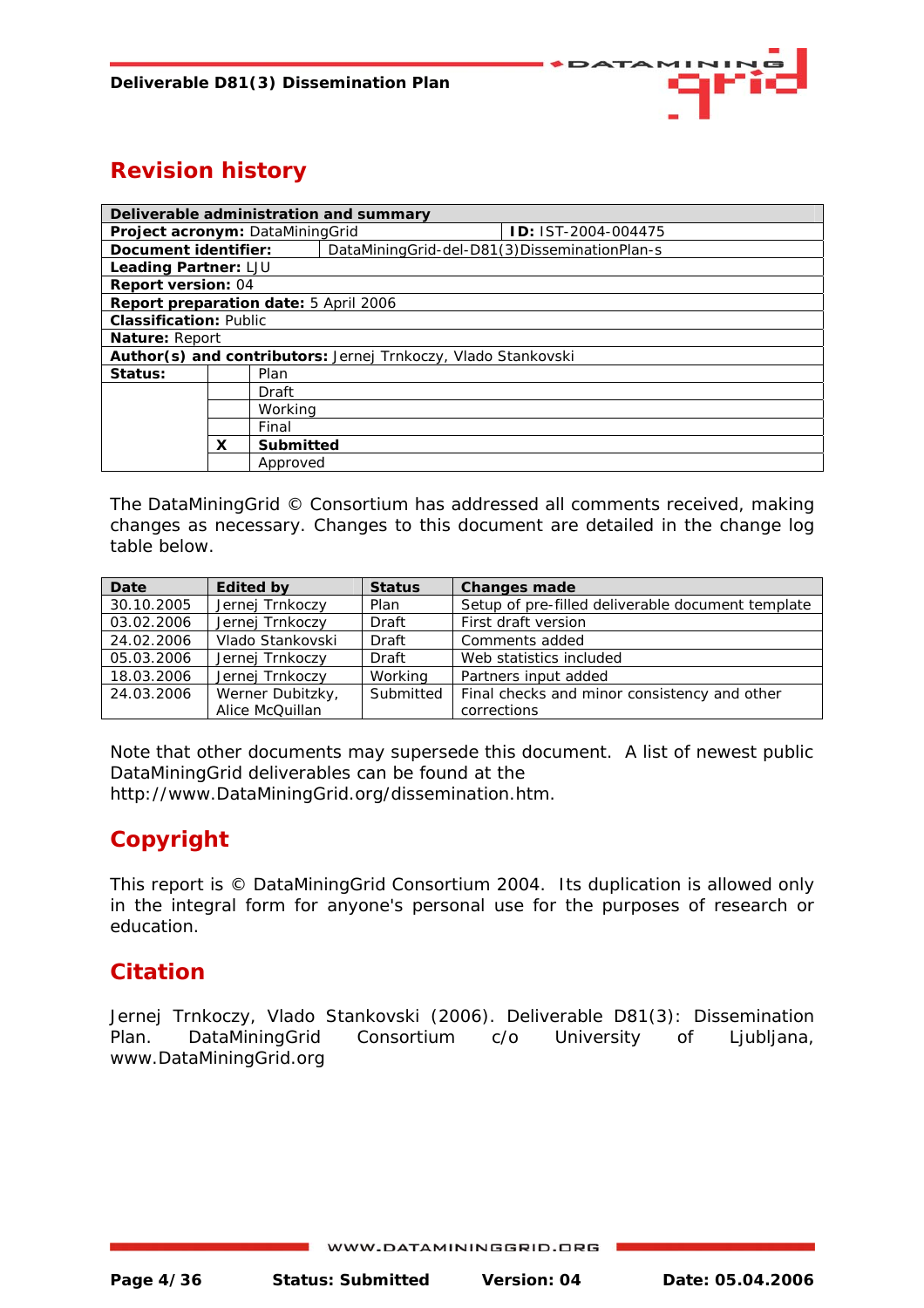

## **Acknowledgements**

The work presented in this document has been conducted in the context of the project IST 2004 004475 DataMiningGrid. DataMiningGrid is a 24-month project that started on September 1st, 2004 and is funded by the European Commission and by the industrial Partners. Their support is appreciated.

The Partners in the project are University of Ljubljana (LJU), University of Ulster (UU), Fraunhofer Institute for Autonomous Intelligent Systems (FHG), DaimlerChrysler (DC) and Israel Institute of Technology (TECH). The content of this document is the result of extensive discussions within the DataMiningGrid© Consortium as a whole. The participants in this working group were: LJU, UU, FHG, DC and TECH. This report is a collaborative effort of all the above organizations.

## **More information**

Public DataMiningGrid reports are available through DataMiningGrid public Web site at www.DataMiningGrid.org.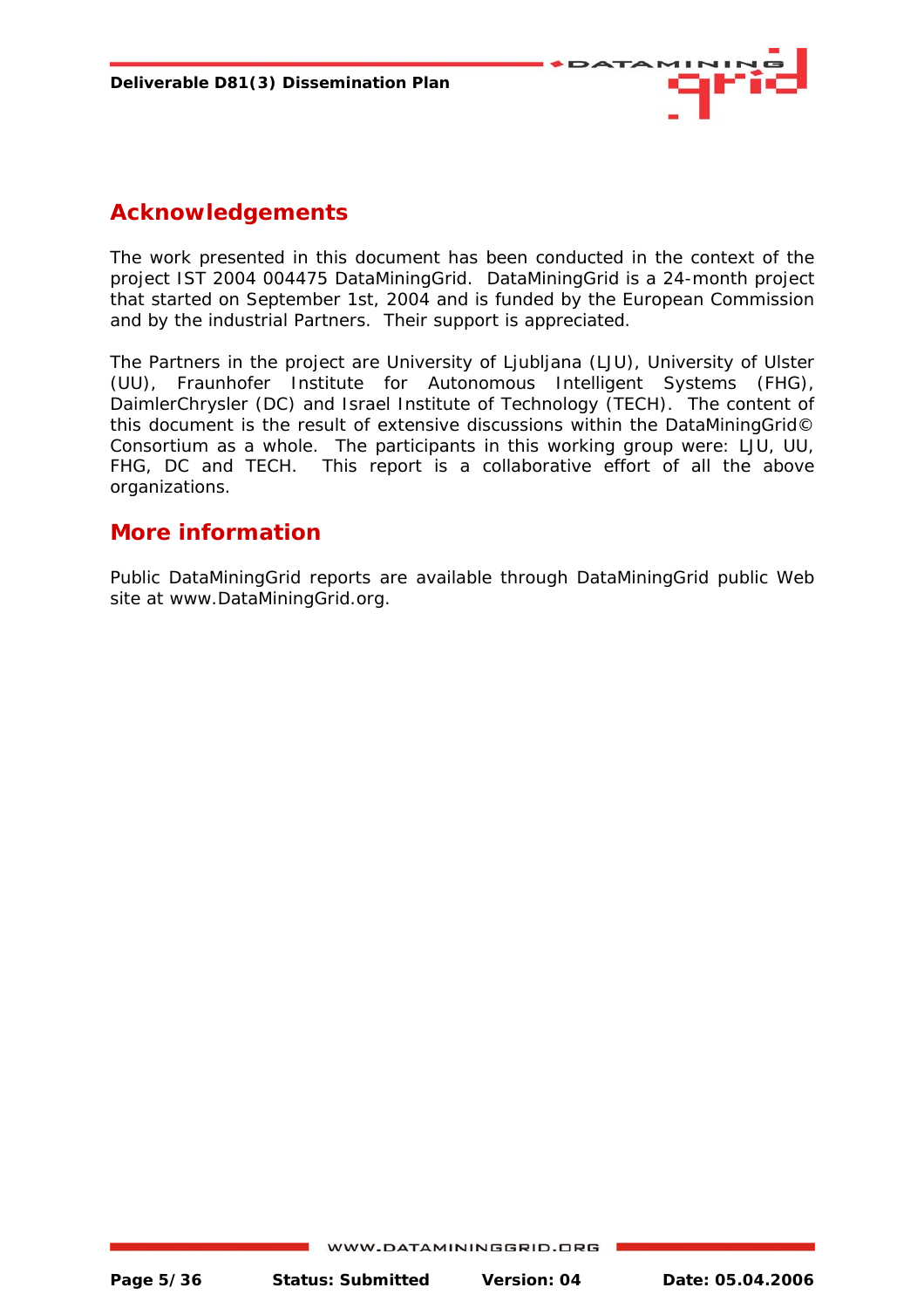

## <span id="page-5-0"></span>**Executive Summary**

The purpose of the Dissemination Plan is to provide a formal planning document to realize the objectives of the dissemination activities. This is the third dissemination document and therefore describes the plan (as of month 18 of the project) for using and disseminating knowledge throughout the project. It aims to go a step further then Annex I [Annex 04] and identifies in detail what precisely needs to be done, when, why and how the Dissemination Plan's objectives and tasks are to be implemented. The Plan seeks to define roles and responsibilities, identify audiences, key messages (current and future), and highlight the methods of communication that should be used, to give details of how the success of dissemination activities are measured and evaluated. The Section 'where we are now' details the methods of communications that are already in place in order to disseminate information about the DataMiningGrid project.

The Plan also explains that, like audiences, new key dissemination messages will also have to be identified and refined as the project progresses. The key messages identified are:

- Details on the project, i.e., the project's purpose and aims;
- The project's potential to change the way scientists work;
- The potential use of project's results in industry and commercial applications;
- Major developments and software releases; and
- New targeted user groups.

The success of the DataMiningGrid project is related to its dissemination. Therefore, all Partners are committed to achieving the highest possible degree of dissemination; both to increase their own scientific visibility and impact, and to support distribution of the DataMiningGrid project, results, and developed technologies among different application sectors, communities and other fora.

The DataMiningGrid dissemination mission can be summarized as The identification of key audiences, active promotion and raising of awareness of the DataMiningGrid project through clear, consistent and timely communications, and publication of research results in relevant journals and conference and workshop proceedings.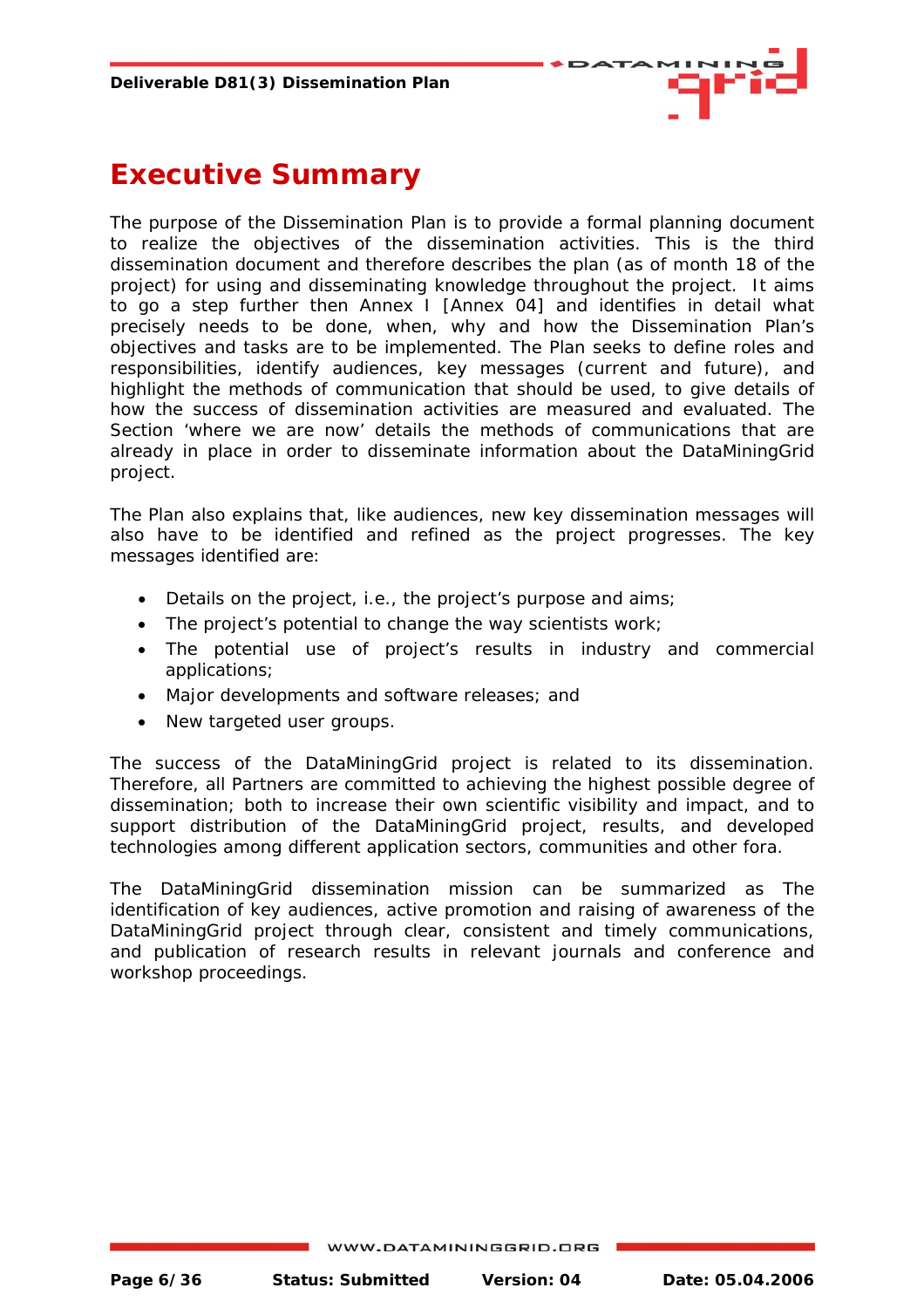

# <span id="page-6-0"></span>**Table of Contents**

| $\mathbf{1}$ |           |                                                              |  |
|--------------|-----------|--------------------------------------------------------------|--|
|              | 1.1       |                                                              |  |
|              | 1.2       |                                                              |  |
| 2            |           |                                                              |  |
| 3            |           |                                                              |  |
|              | 3.1       |                                                              |  |
|              | 3.2       |                                                              |  |
|              | 3.3       |                                                              |  |
|              | 3.4       |                                                              |  |
|              | 3.5       | Joint dissemination and information exchange activities 14   |  |
|              | 3.6       |                                                              |  |
|              | 3.7       | Collection of dissemination materials and information 14     |  |
|              | 3.8       |                                                              |  |
|              | 3.9       |                                                              |  |
|              |           |                                                              |  |
|              | 3.11      | Participation/organization of conferences and exhibitions 16 |  |
| 4            |           |                                                              |  |
|              | 4.1       |                                                              |  |
|              | 4.2       |                                                              |  |
|              | 4.3       |                                                              |  |
|              | 4.4       |                                                              |  |
|              | 4.5       |                                                              |  |
|              |           | V.DATAMININGGRID.ORG                                         |  |
|              | Page 7/36 | <b>Status: Submitted</b><br>Version: 04<br>Date: 05.04.2006  |  |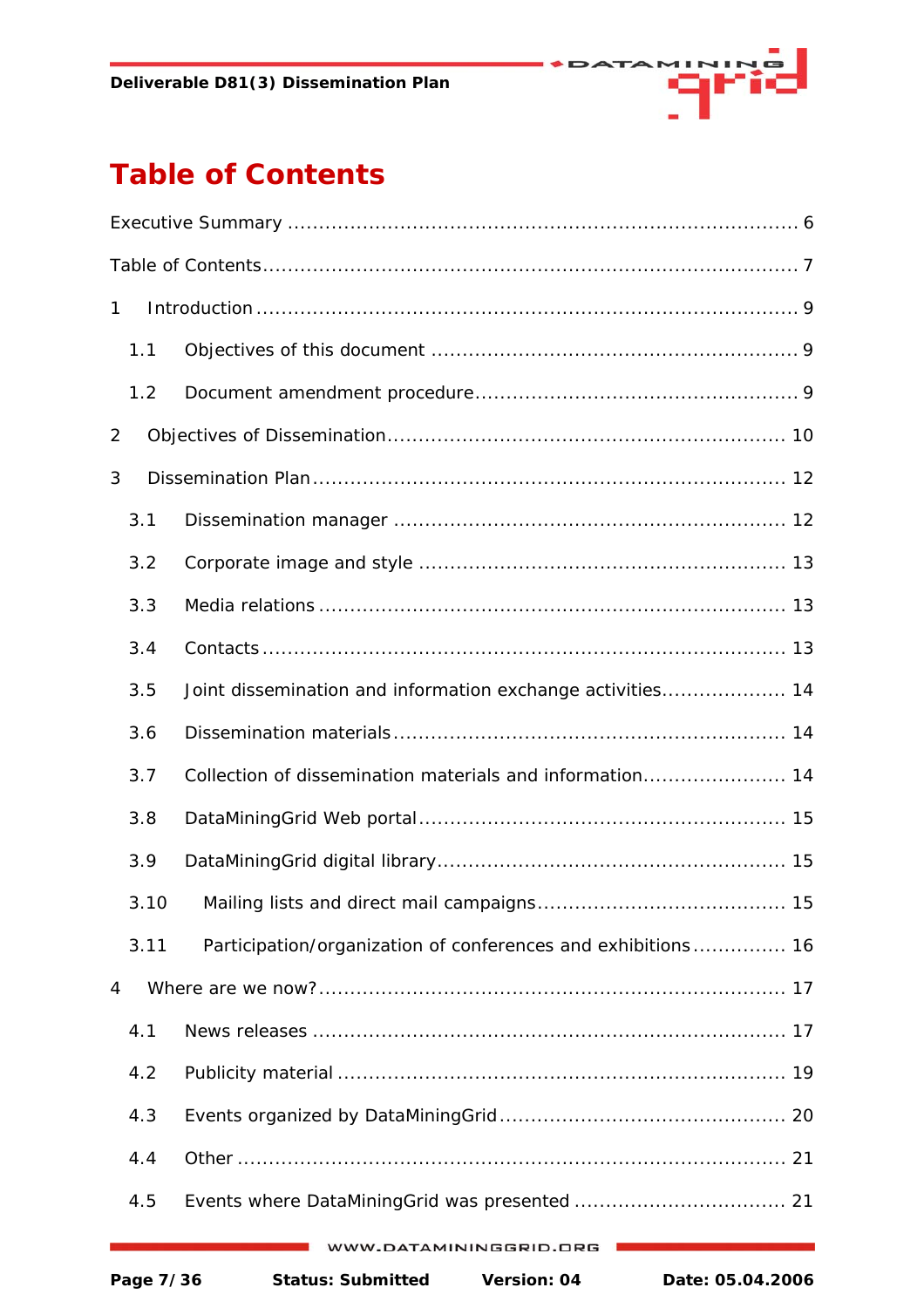#### **Deliverable D81(3) Dissemination Plan**

|             | 4.6 |                                                       |  |  |  |  |  |
|-------------|-----|-------------------------------------------------------|--|--|--|--|--|
|             | 4.7 |                                                       |  |  |  |  |  |
|             | 4.8 |                                                       |  |  |  |  |  |
| 5           |     |                                                       |  |  |  |  |  |
|             | 5.1 |                                                       |  |  |  |  |  |
|             | 5.2 |                                                       |  |  |  |  |  |
|             |     | 5.2.1 Web site hits on well-known search engines:  24 |  |  |  |  |  |
|             |     |                                                       |  |  |  |  |  |
| 6           |     |                                                       |  |  |  |  |  |
| $7^{\circ}$ |     |                                                       |  |  |  |  |  |
| 8           |     |                                                       |  |  |  |  |  |
|             |     |                                                       |  |  |  |  |  |

mana<mark>a</mark>l

DATA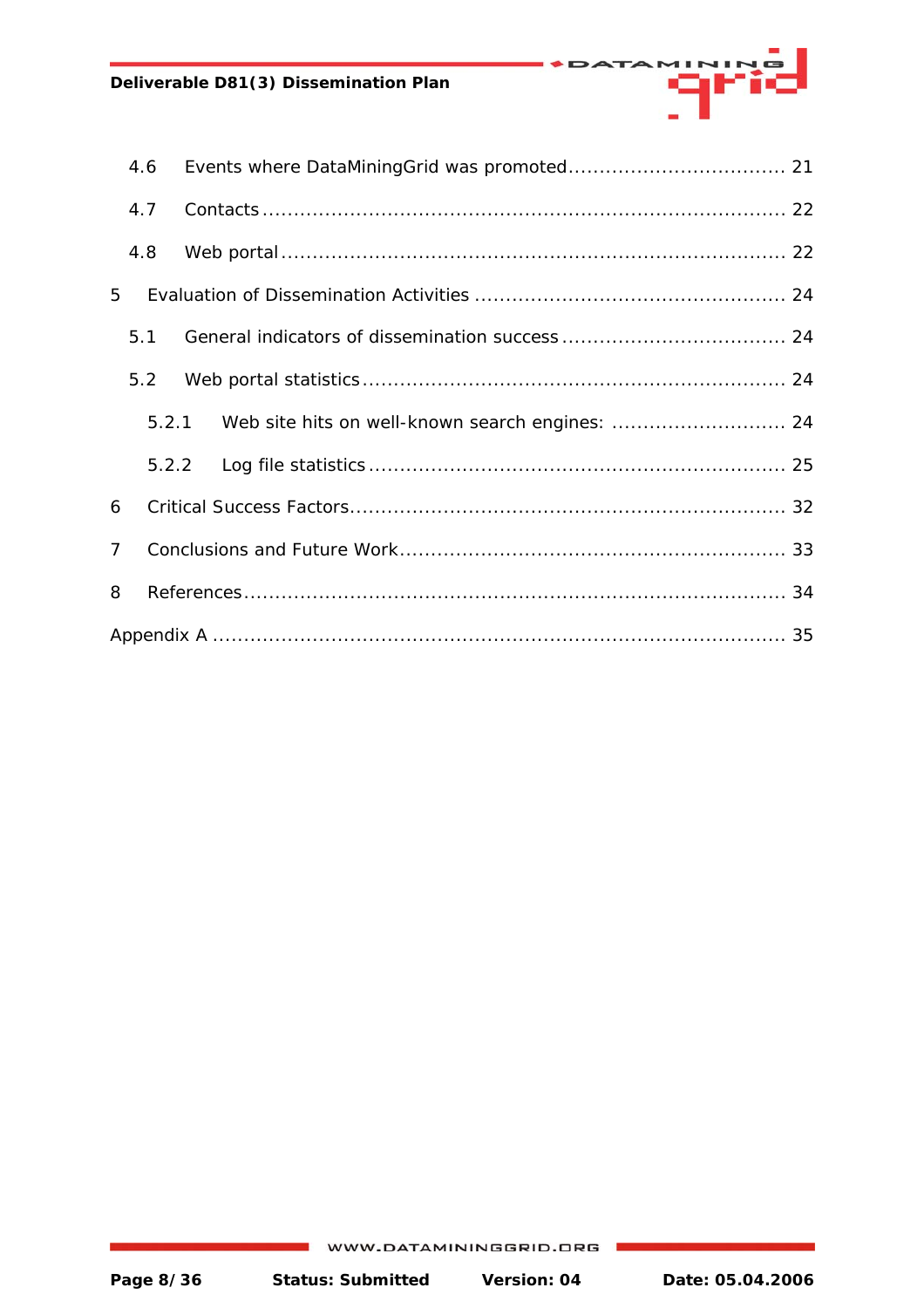

## <span id="page-8-0"></span>**1 Introduction**

## **1.1 Objectives of this document**

In order for the project to be successful, it is vital to proactively raise awareness of the project, attract interest and participation from many different sciences and industry disciplines, publishing the research results arising from the project in high-impact journals and at scientific meetings and conferences.

This document is a part of 'Dissemination, Awareness and Exploitation' work package of the DataMiningGrid project. It collects and presents in a structured and coherent way the planned dissemination activities, the activities that were already carried out in order to create the critical mass of interest in the project and its results. The purpose of the Dissemination Plan is to provide a formal planning document for using and disseminating knowledge throughout the project. It is vital for the success of dissemination activities, that all those involved have a clear understanding of the aims of the dissemination activities and what is realistically achievable. This Plan will be revised and updated to reflect the impact of the project.

The Dissemination Plan builds on the Technical Annex [Annex04] and compliments the Exploitation Plan [Exploitation05] to further highlight how the dissemination for the DataMiningGrid project will develop over the two years of its existence. The aim is to provide a clear communication strategy for all Partners and members of the Management Board.

## **1.2 Document amendment procedure**

The Dissemination Plan is the Deliverable D81(3) of WP8. It will be updated at month 24. The produced addendum will be delivered to the Project Technical Board and the Project Manager.

Requests to amend the document must be made to the Dissemination Manager Jernej Trnkoczy ([jernej.trnkoczy@fgg.uni-lj.si](mailto:jernej.trnkoczy@fgg.uni-lj.si)).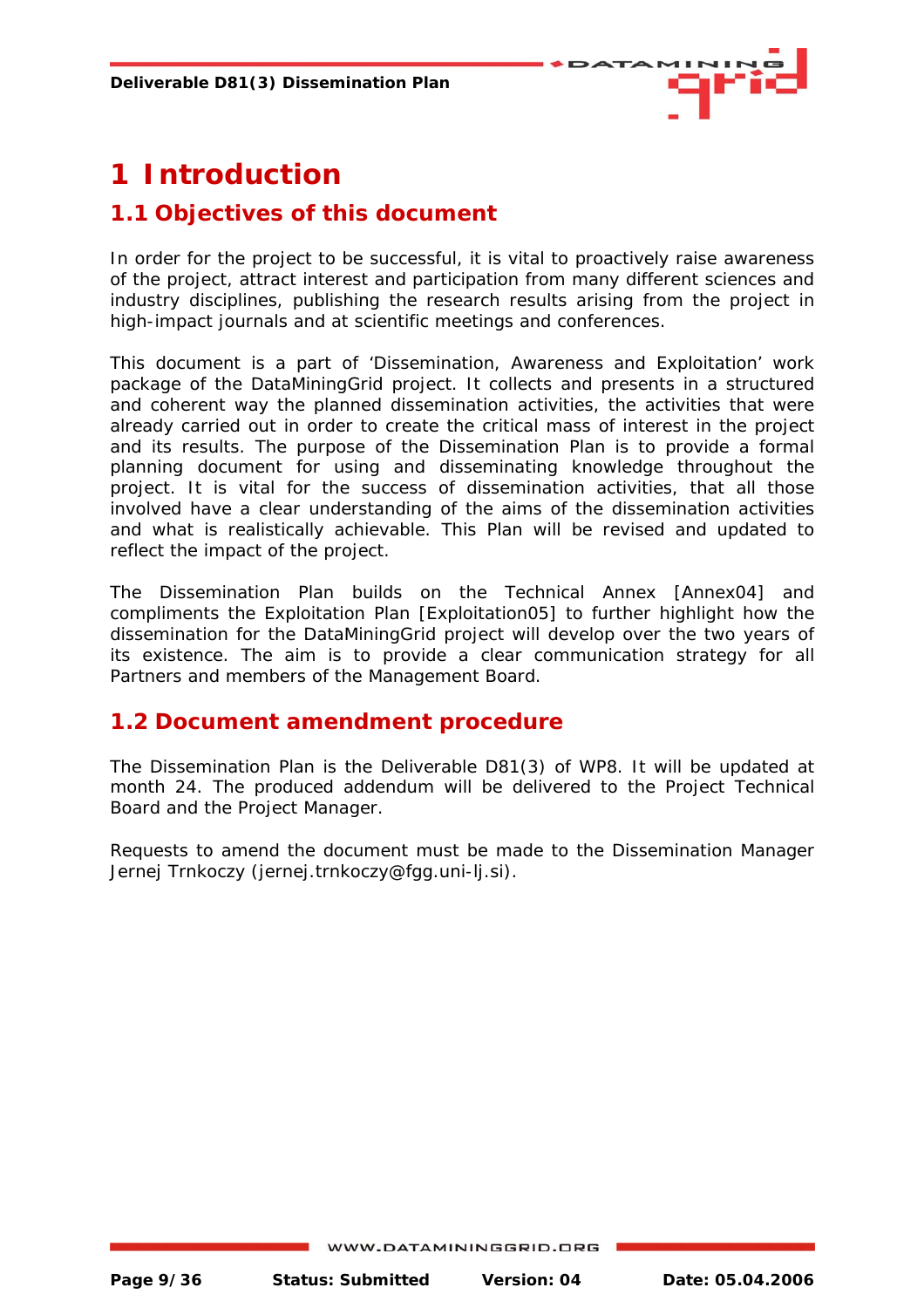

## <span id="page-9-0"></span>**2 Objectives of Dissemination**

The aim of the dissemination activities is to create critical mass of interest, which is necessary for the deployment, on the target scale, of the DataMiningGrid technology.

In particular, the dissemination activities have the following objectives:

- To raise awareness of the benefits of the DataMiningGrid to general public, attract potential customers and generate expectation towards the project results, in order to prepare its exploitation;
- To identify and target specific user group audiences and applications (research disciplines, industrial and commercial groups etc.). The promotional activities will especially be aimed at the communities related to data analysis and text mining (i.e., statistics, data/text mining, knowledge discovery in databases, machine learning, pattern recognition, artificial intelligence, knowledge management, information retrieval, and knowledge engineering) and at grid and distributed computing communities. Our approach to targeted user groups will be elaborated by deliverable D82: Description of User Groups;
- To raise awareness of the benefits of the DataMiningGrid project and its results by ensuring that an appropriate message is delivered;
- To ensure that specific user groups become involved in the project so that they can be converted to 'real' users;
- To share the technical results of the project with the scientific community, publishing the project research results in high-impact research publications, international journals and conference proceedings; and
- To improve the knowledge of building data-mining applications in grid computing environments so as to create new opportunities for building quality products and services.

In this document, these objectives are planned in a clear and measurable way. For this purpose, we introduce the widest possible promotion of the DataMiningGrid technology through the Internet and traditional media (press, participation and events etc.). The measures for success of dissemination activities include:

- Web site statistics;
- Publication of research results in international journals, conferences, symposia, and workshops; and
- Success of the initiatives for the wide promotion of the DataMiningGrid (media coverage, the number of information sheets written, events where DataMiningGrid is promoted, etc.).

In order to run consistent and successful dissemination, activities key dissemination *messages* have been identified. New key dissemination messages will also have to be identified and refined as the project progresses. The key messages identified in the campaign so far include: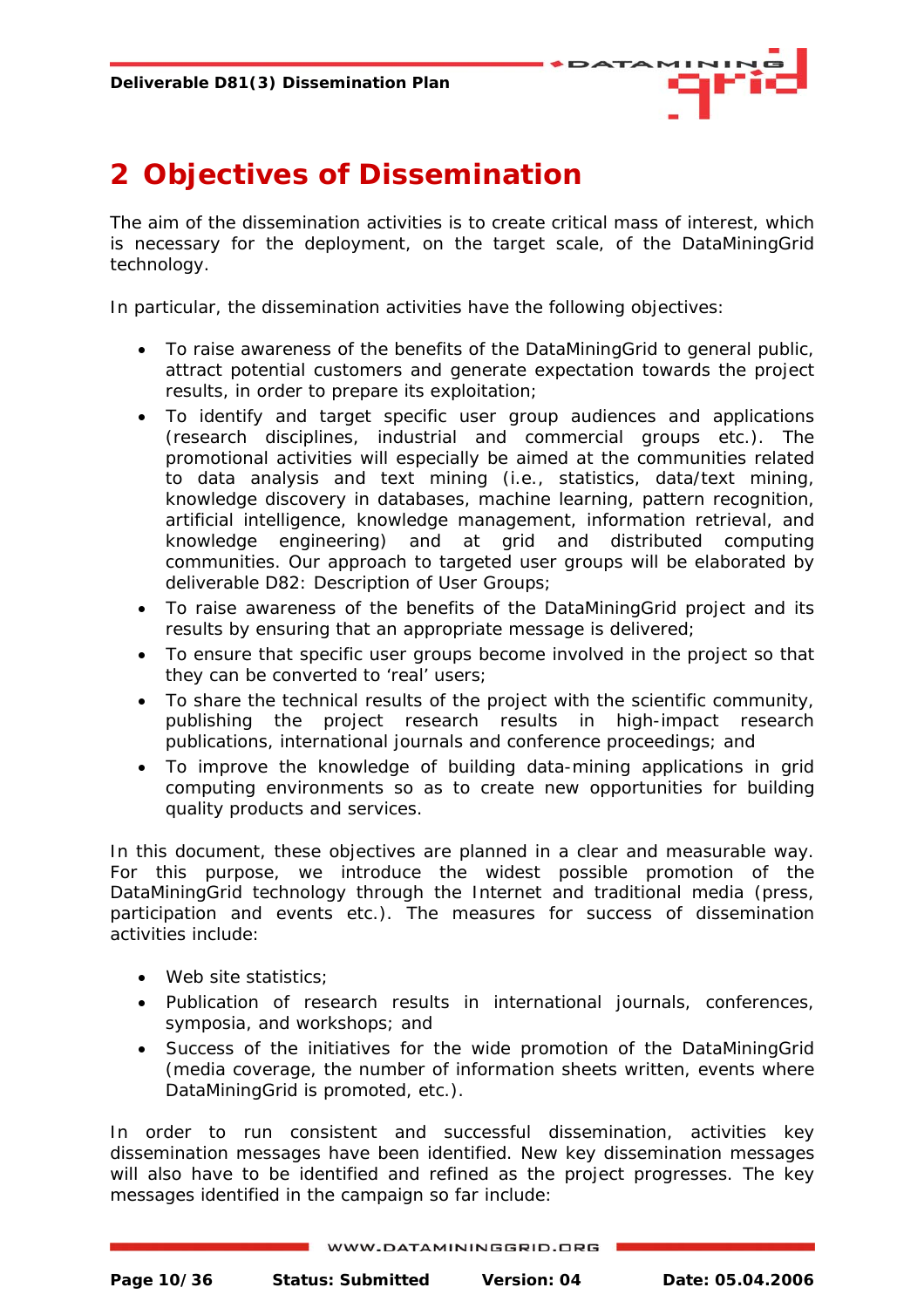- What the project is about;
- The project's aims and objectives;
- The project's potential to improve the way scientists work;
- The project's potential to contribute improvements of grid and distributed data mining technology;
- Who is involved in the project;
- Major developments in grid and data-mining technology;
- DataMiningGrid software releases; and
- DataMiningGrid technology exploitation and user communities.

It is also important to note here that not all key messages will be relevant to all targeted users. Therefore, the Consortium must ensure that appropriate messages are tailored to the right audiences.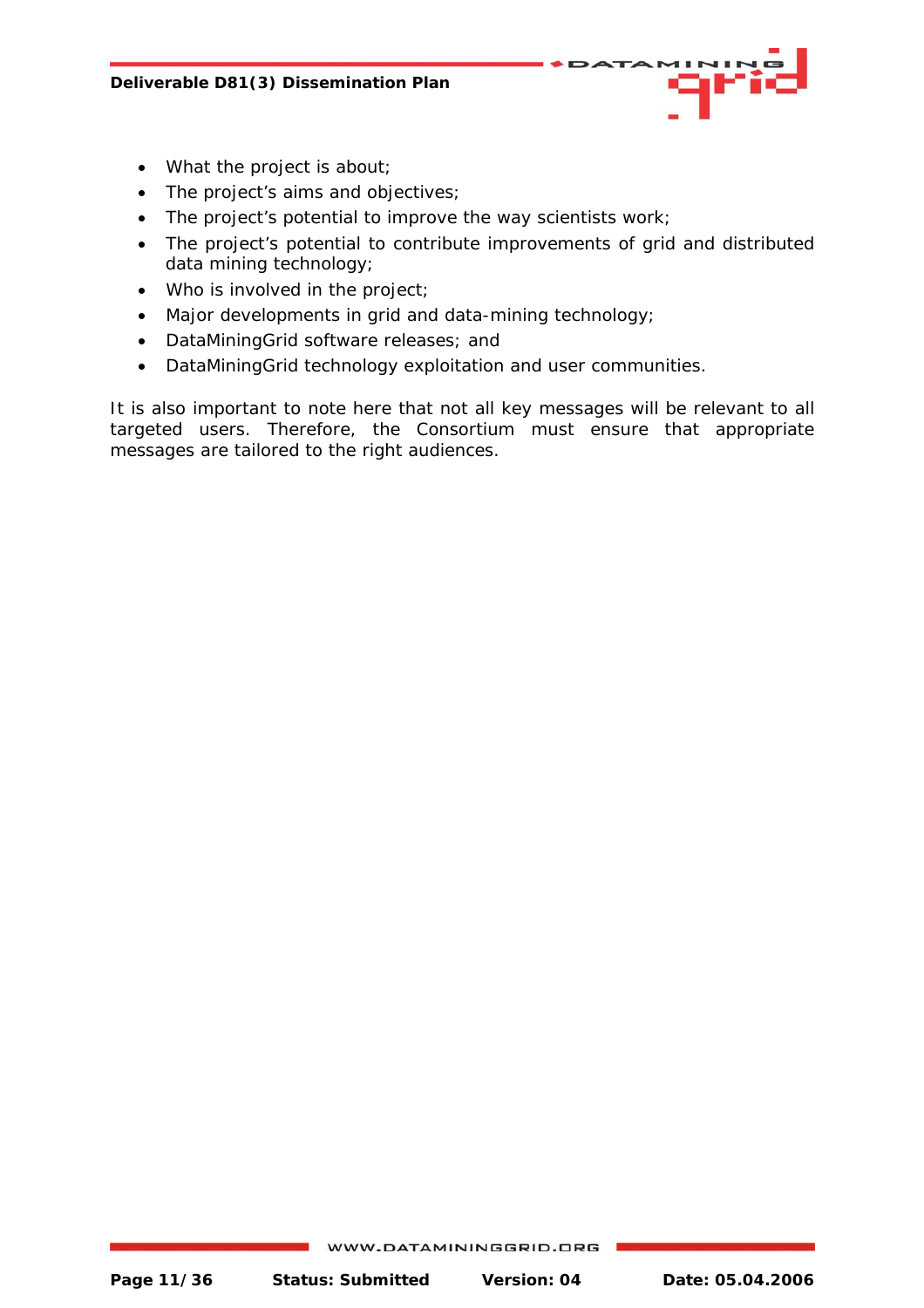

## <span id="page-11-0"></span>**3 Dissemination Plan**

This section describes the planning, set-up, monitoring and refining of a framework for the dissemination of the project results. It is worth making the following preliminary considerations:

- The DataMiningGrid results are much more attractive in the context of a worldwide effort in the area of grid technologies;
- The strategy for an effective dissemination to the industry community should be different from the strategy for the dissemination to the scientific community; and
- The concept of *data mining in grid computing environments* is relatively novel and therefore largely unknown in the industrial community. A more effective way to attract industrial interest is a concrete demonstration of applicability of the new DataMiningGrid technologies to real-world complex problem-solving problems.

It is important that the experience that the scientific community makes with this technology will be converted to attract the interest of industry. The DataMiningGrid will use its commercial Partners to address the potential users of the project results and to raise awareness and create interest in technologies that we are developing.

Dissemination activities of the DataMiningGrid project will include maintenance of an up to dated project and state-of-the-art Web site, editorial cover of the new DataMiningGrid technology and products, publications in scientific journals and conference proceedings, etc. A digital library has been set up for the project, and is used to archive and make available the project results in a form of documents. The results of DataMiningGrid will be presented during all these activities. This will contribute to greater awareness of the DataMiningGrid project, its results and participants, and thus, of the European Union.

In order to exploit the project's results, the DataMiningGrid Consortium promised to ensure an outreach and training effort, which can proactively market DataMiningGrid services to new research communities in academia and industry, capture new requirements for the middleware and service activities, and provide the necessary education to enable new users to benefit from the DataMiningGrid technology. Training activities are described in deliverable D83 Exploitation Plan and D82 Description of User Group(s).

In the following sections a detailed Plan of current/future dissemination activities is described.

## **3.1 Dissemination manager**

The dissemination of the DataMiningGrid project is a challenging task that requires significant human resources. We invested part of our initial efforts to create a group of people dedicated to the dissemination of the DataMiningGrid project. At the time of writing, the following persons are fully or partially staffed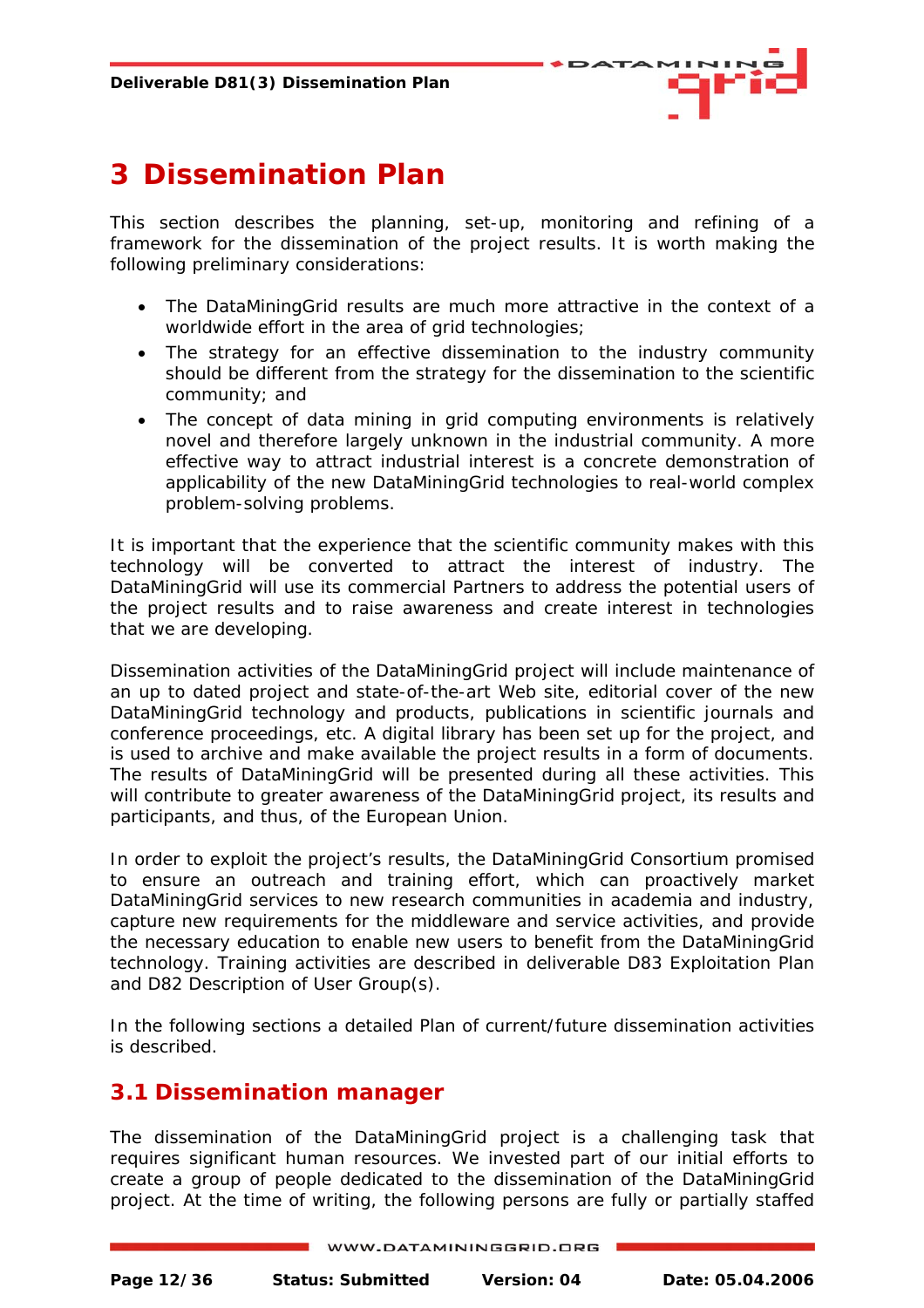<span id="page-12-0"></span>in the DataMiningGrid Dissemination Office at LJU, which is leading and coordinating the dissemination activities:

- Jernej Trnkoczy, Dissemination Manager;
- Mateja Šmid, responsible for marketing;
- Vlado Stankovski, dealing with technical aspects;
- Robert Klinc, graphics designer.

The dissemination activities are supervised by professor Žiga Turk.

Other Partners have dedicated the following human resources to dissemination activities:

- Werner Dubitzky, University of Ulster;
- Francois Perrevort, Fraunhofer Institute;
- Jürgen Franke, DaimlerChrysler; and
- Assaf Schuster, Israel Institute of Technology.

## **3.2 Corporate image and style**

In order for the DataMiningGrid to be easily recognizable, we have built a strong corporate image, brand and style. The DataMiningGrid logotype, templates for slide presentations, information sheets, posters, Web portal, etc. were all designed on the basis of an agreed style. It is crucial to ensure that all participants use the DataMiningGrid styles and the corresponding templates that have been developed.

## **3.3 Media relations**

Media relations (interviews, news releases, briefings etc.) are one of the dissemination methods for all DataMiningGrid Partners. All Partners are expected to maintain contacts with the relevant media, which will help with placement of DataMiningGrid stories, press releases and announcements in the future. DataMiningGrid partners will make proposals and will be involved in editing of special issues of journals in the domain of grid computing and data mining.

## **3.4 Contacts**

All Partners are responsible to establish a set of collaborations and alliances with institutes, departments and organizations.

In order to facilitate the establishment of contacts with parties interested in the project, the national points of contact were established. Each Partner dedicated a person who will act on a national scale and will represent point of contact for local people who are interested in DataMiningGrid project.

- UU: Werner Dubitzky w.dubitzky@ulster.ac.uk
- FHG: Terence Dörflinger terence.doerflinger@ais.fraunhofer.de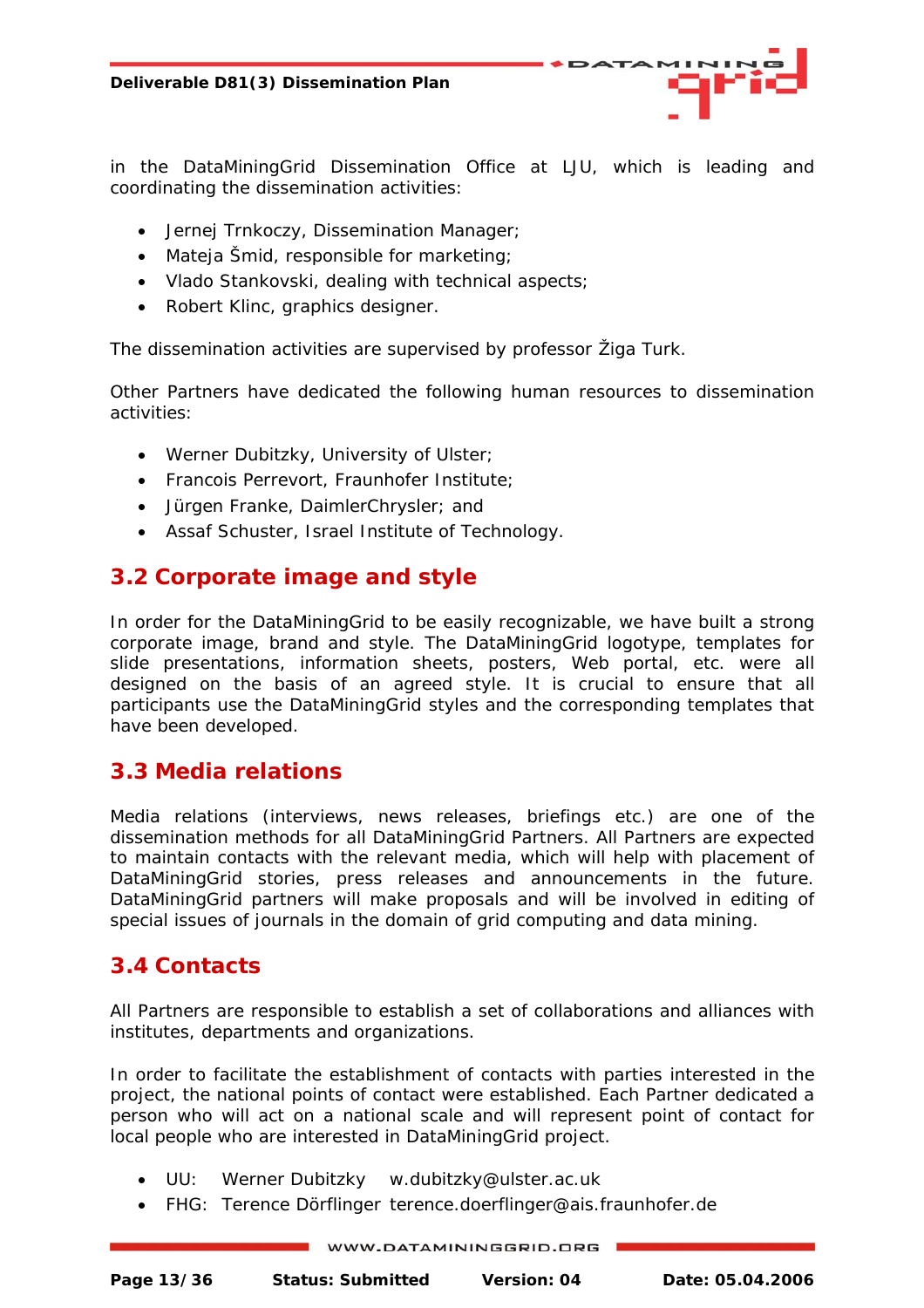

- <span id="page-13-0"></span>• DC: Juergen Franke juergen.franke@daimlerchrysler.com
- TECH: Assaf Schuster assaf@cs.technion.ac.il
- LJU: Jernej Trnkoczy jernej.trnkoczy@fgg.uni-lj.si

## **3.5 Joint dissemination and information exchange activities**

Joint dissemination and information exchange activities aim to align the project's dissemination activities with those of other EU-funded grid-related projects under the GridCoord project. The DataMiningGrid project aims to establish inter-project collaboration, especially with other European (under GridCoord) grid development projects/activities. The collaboration with European projects is covered in the project's work package, WP7: Concertation, under task T72: Joint fora for the exchange and dissemination.

In addition, we can consider the information exchange with the scientific community (mainly researchers with experiences in the grid and data mining technologies) to be the dissemination to users formally interested in contribute to the technical development of the DataMiningGrid.

## **3.6 Dissemination materials**

For dissemination purposes, a variety of promotion and dissemination materials were/will be produced and disseminated. These include:

- Technical/scientific papers reporting the results of the project in national and international journals and at conferences;
- Slide presentations and posters be presented at conferences, workshops, trade exhibitions and similar events;
- A *basic fact sheet* describing general facts about project and individual *information sheets* describing the project, its objectives and results;
- A folder complete with information sheets;
- A flyer with basic facts about project and it's objectives;
- A CD-ROM containing the project's publications, demos and presentations (subject to IPR constraints); and
- Small promotional gifts.

## **3.7 Collection of dissemination materials and information**

In order to attract potential users of the dissemination, a complete and up-todate database of information and related news within the world of grid and data mining technologies will be created and maintained for the project lifetime. The aim is the search, collect, select and publish all relevant documents and other media material. Research all material for the project members and for people interested in grid technologies. Results of the research will be maintained in an electronic form in the digital library accessed by the Web portal. Some results on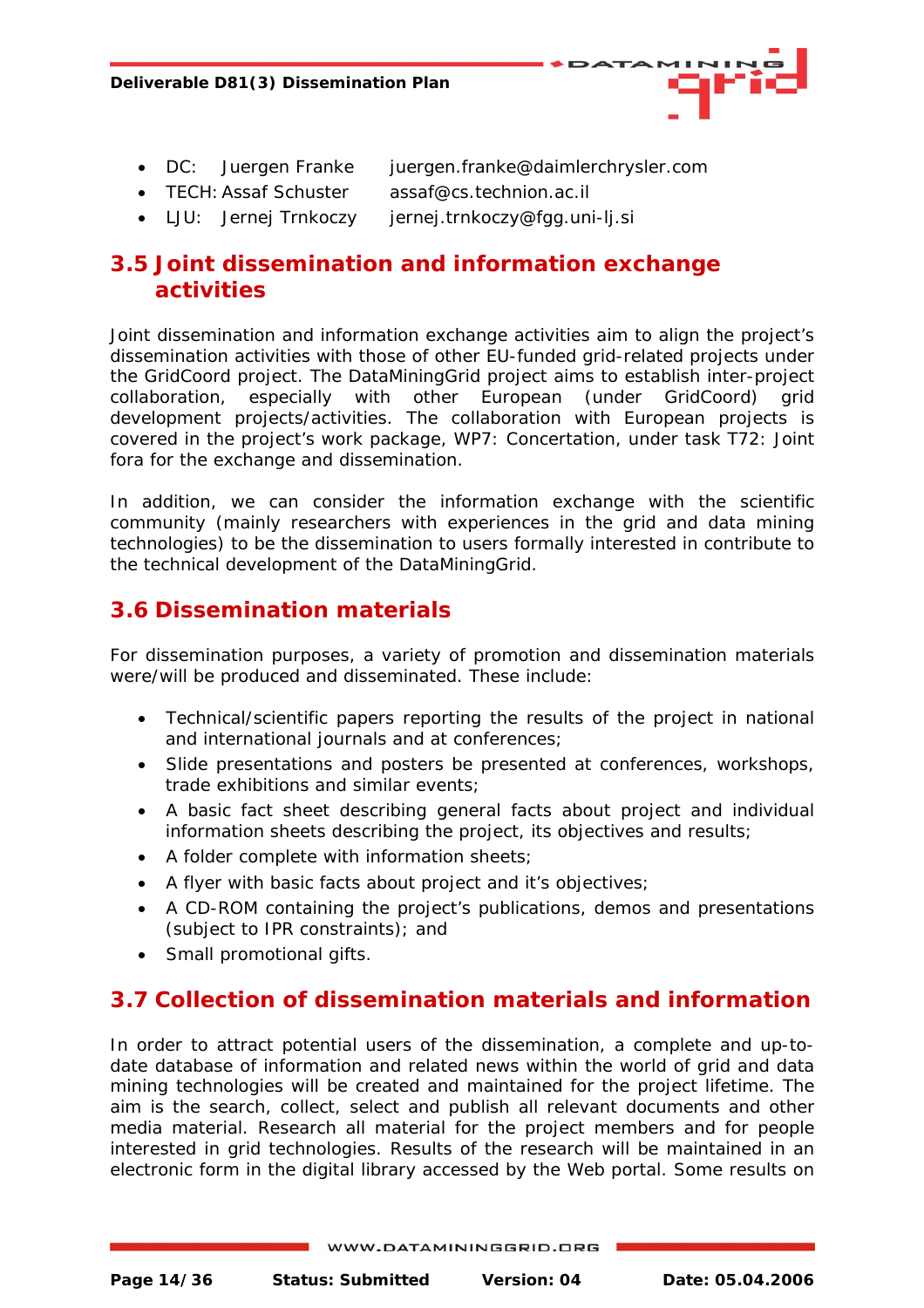<span id="page-14-0"></span>projects will be published. The following list describes the kind of material in course of collection:

- Grid and data mining related technical and scientific papers;
- Grid and data mining related slide presentations, tutorials and posters; and
- Important grid and data mining related events (conferences, workshops, meetings, exhibitions and demonstrations) calendar.

DataMiningGrid project will also publish own project results (papers, public deliverables, software etc.) and dissemination material. These materials will be published on Web portal and includes:

- DataMiningGrid public deliverables;
- DataMiningGrid open source software components;
- DataMiningGrid slide presentations;
- DataMiningGrid technical/scientific papers;
- DataMiningGrid press releases; and
- DataMiningGrid fact and information sheets.

## **3.8 DataMiningGrid Web portal**

Dissemination of the project through DataMiningGrid Web portal is one of the key dissemination elements. The Web portal will primarily be aimed at attracting new users, at every level. The users are expected to be non-technical and technical users, students and occasional visitors. The portal will be enriched with new contents during the projects lifetime. The maintenance and creation of the Web portal and its physical location is the responsibility of University of Ljubljana.

## **3.9 DataMiningGrid digital library**

A digital library has been set up for the project, using the technologies developed in the projects IST-2001-33127 SciX (LJU) and is used to archive and make available the project results and other important project related materials. Advanced searching, classification, commenting, annotating facilities is provided. The digital library is publicly available through DataMiningGrid Web portal. The digital library will be enriched with new content during the project lifetime.

## **3.10Mailing lists and direct mail campaigns**

The lists will be used to communicate among different groups in the project and also to notify/inform highly interested external parties about the project progress. Three different e-mail lists were set up:

• dmgridmm@lists.ulst.ac.uk: The Management Board List's purpose is to discuss and communicate project-level aspects of the project;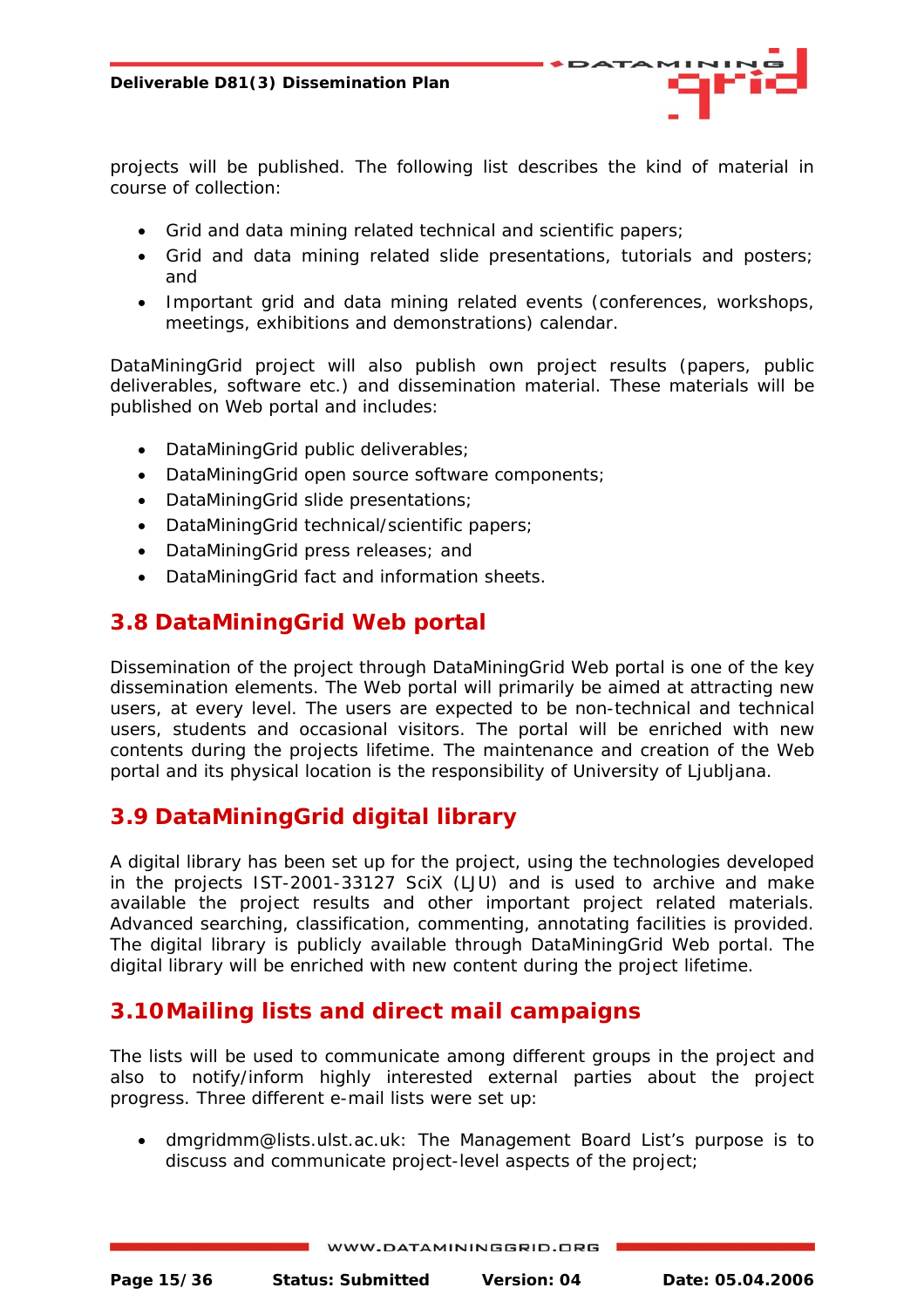

- <span id="page-15-0"></span>• dmgridtc@lists.ulst.ac.uk: The Technical List is reserved for discussions/issues regarding technical development and management of technical issues and meetings; and
- dmgrid@lists.ulst.ac.uk: The General List is reserved for all discussions, issues, etc that do not strictly belong to topics covered by above two lists and are/or of interest to all involved.

In addition to mailing lists we are planning to conduct direct mail campaigns. Emails describing important project progress and results will be sent to people from our database of contacts.

## **3.11Participation/organization of conferences and exhibitions**

The DataMiningGrid Consortium will organize several workshops/conferences. The DataMiningGrid project will also be presented and promoted at several conferences and exhibitions, in order to reach a wide audience. These will be posted on the Web portal.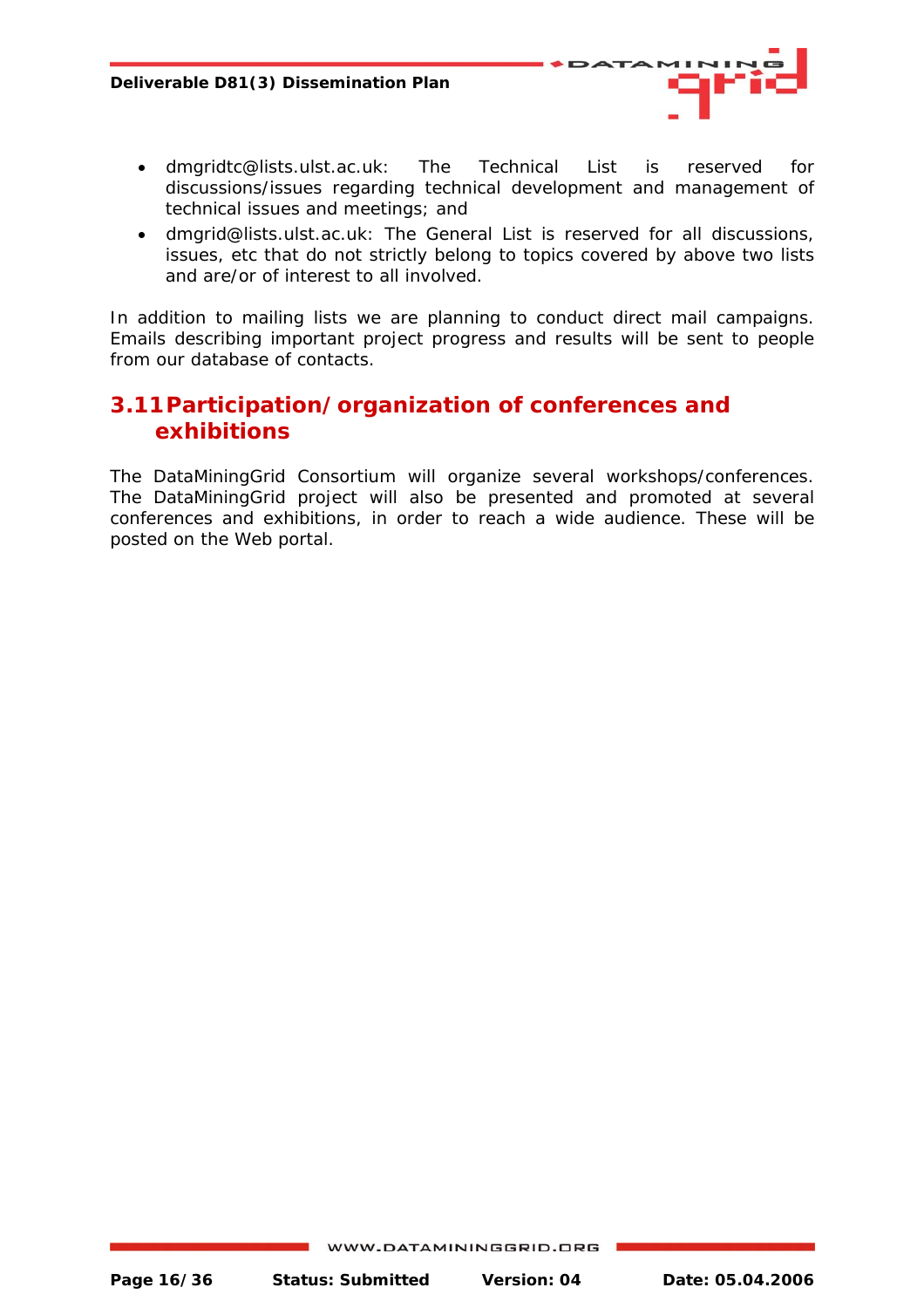

## <span id="page-16-0"></span>**4 Where are we now?**

During the third reporting period of the project the dissemination activity has been focusing on:

- The Web portal promotion and maintenance;
- The establishment of a base of DataMiningGrid related information and news that can be attractive for the potential users;
- The creation of contacts and relationships with potential users, both from industry and research;
- The development of promotional material to support the dissemination activity;
- The promotion of the project through conferences and different media; and
- The organization of workshops in spring 2006.

In the following sections, the dissemination actions that were already taken will be explained in detail. In Section 5 the overall dissemination efforts will be evaluated.

## **4.1 News releases**

To date there have been the following activities regarding news releases:

- An article at the IST Results page entitled Digging deep to unlock the Grid (see Appendix for some more detail);
- The release that highlighted the launch of the DataMiningGrid project and was distributed at the European Grid Technology Days 2004, IST-FP6 Grid Projects Launch and Concertation in Brussels;
- The Cutter Consortium published an article about DataMiningGrid project online in March 2005 (see Appendix A);
- DataMiningGrid project was one of the two projects described in the Invest Northern Ireland newsletter in June 2005 (see Appendix A);
- DataMiningGrid Consortium (Dubitzky W., Huang, C.-H., Lanza V., Rajasekaran S) has been involved in the co-editing of a special issue on Health Grid: Toward Collaborative and On-Demand Healthcare in the Journal of Clinical Monitoring and Computing, Springer, Volume 19, Numbers 4-5, October 2005;
- DataMiningGrid Consortium is involved in co-editing a special issue on Data Mining in Grid and Web Services Computing Environments: Challenges and Applications in Future Generation Computer Systems in The International Journal of Grid Computing: Theory, Methods and Applications, Elsevier (to appear in 2006);
- DataMiningGrid Consortium (Dubitzky W., Mann R., Rana O) is involved in co-editing a special issue on Computational Analysis and Exploration of Distributed Data in the journal *Concurrency and Computation: Practice and Experience, Wiley Publisher* (to appear in 2006);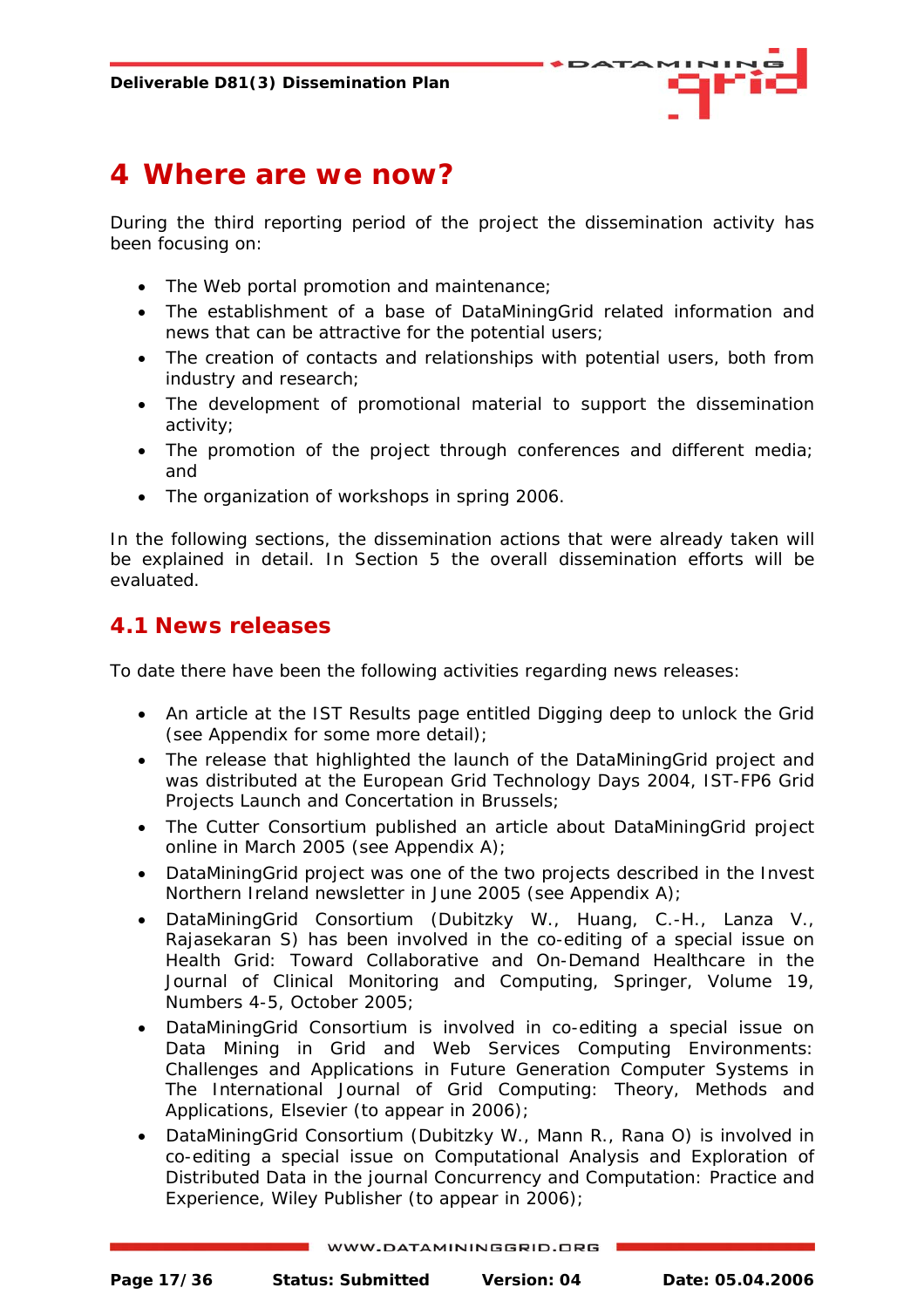- 
- DataMiningGrid Consortium (Dubitzky W.) is involved in co-editing a special issue on Critical Review of Computational Methodologies for Systems Biology in the journal Briefings in Bioinformatics, Oxford University Press (to appear in December 2006).

As a result of scientific research carried out in the project the following **scientific/technical articles** have been published:

- Assaf Schuster and Ran Wolff; *Association Rule Mining in Peer-to-Peer Systems*; Special Issue on Distributed and Mobile Data Mining, IEEE Transactions on System, Man, Cybernetics, Part B;
- Stankovski V., May M., Franke J., Schuster A, McCourt D., Dubitzky W.; *A Service-Centric Perspective for Data Mining in Complex Problem Solving Environments*; in Proc of Int'l Conference on Parallel and Distributed Processing Techniques and Applications (PDPTA'04), Vol II, pp780-787, 2004; June 2004;
- Tzachi Birk, Liran Liss, Assaf Schuster, and Ran Wolff; *A Local Algorithm for Ad Hoc Majority Voting via Charge Fusion*; 18th International Symposium on Distributed Computing (DISC). Amsterdam, October 2004;
- A. Schuster and R. Wolff; *Communication Efficient Distributed Mining of Association Rules*; Data Mining and Knowledge Discovery, 8, 171--196, 2004;
- Amir Bar-Or, Danny Keren, Assaf Schuster, and Ran Wolff; *Hierarchical Decision Tree Induction in Distributed Genomic Databases*; 1st workshop on Grid Data Mining (in conjunction with ICDM). Brighton, November 2004;
- Denis Krivitski, Assaf Schuster, and Ran Wolff; *Local Hill Climbing in Sensor Networks*; Workshop on Data Mining in Sensor Networks. Newport Beach, April 2005;
- A. Bar-Or, D. Keren, A. Schuster and R. Wolff; *Decision Tree Induction in High Dimensional, Hierarchically Distributed Databases*; SIAM Conference on Data Mining (SDM). Newport Beach, CA, April 2005;
- Swain M., Hunniford T., Mandel J., Palfreyman N., Dubitzky W.; *Modeling Gene-Regulatory Networks using Evolutionary Algorithms and Distributed Computing*; in Proc. of the 5th IEEE/ACM International Symposium on Cluster Computing and the Grid, BioGrid 2005, May 2005;
- Stahl F., Berrar D., Goncalves Silva C.S., Rodrigues J.R., Brito R.M.M., Dubitzky W.; *Grid Warehousing of Molecular Dynamics Protein Unfolding Data*, in Proc. of the 5th IEEE/ACM International Symposium on Cluster Computing and the Grid, BioGrid 2005, May 2005;
- Mark Silberstein, Anna Tzemach, Nikolay Dovgolevsky, Maayan Fishelson, Assaf Schuster, Dan Geiger; *Superlink online: distributed system for linkage analysis of large inbred pedigrees*; Israel Bioinformatics Symposium, Tel Aviv, May 2005;
- Denis Krivitski, Assaf Schuster, and Ran Wolff; *A Local Facility Location Algorithm for Sensor Networks*; International Conference on Distributed Computing in Sensor Systems (DCOSS), Marina del Rey, June 2005;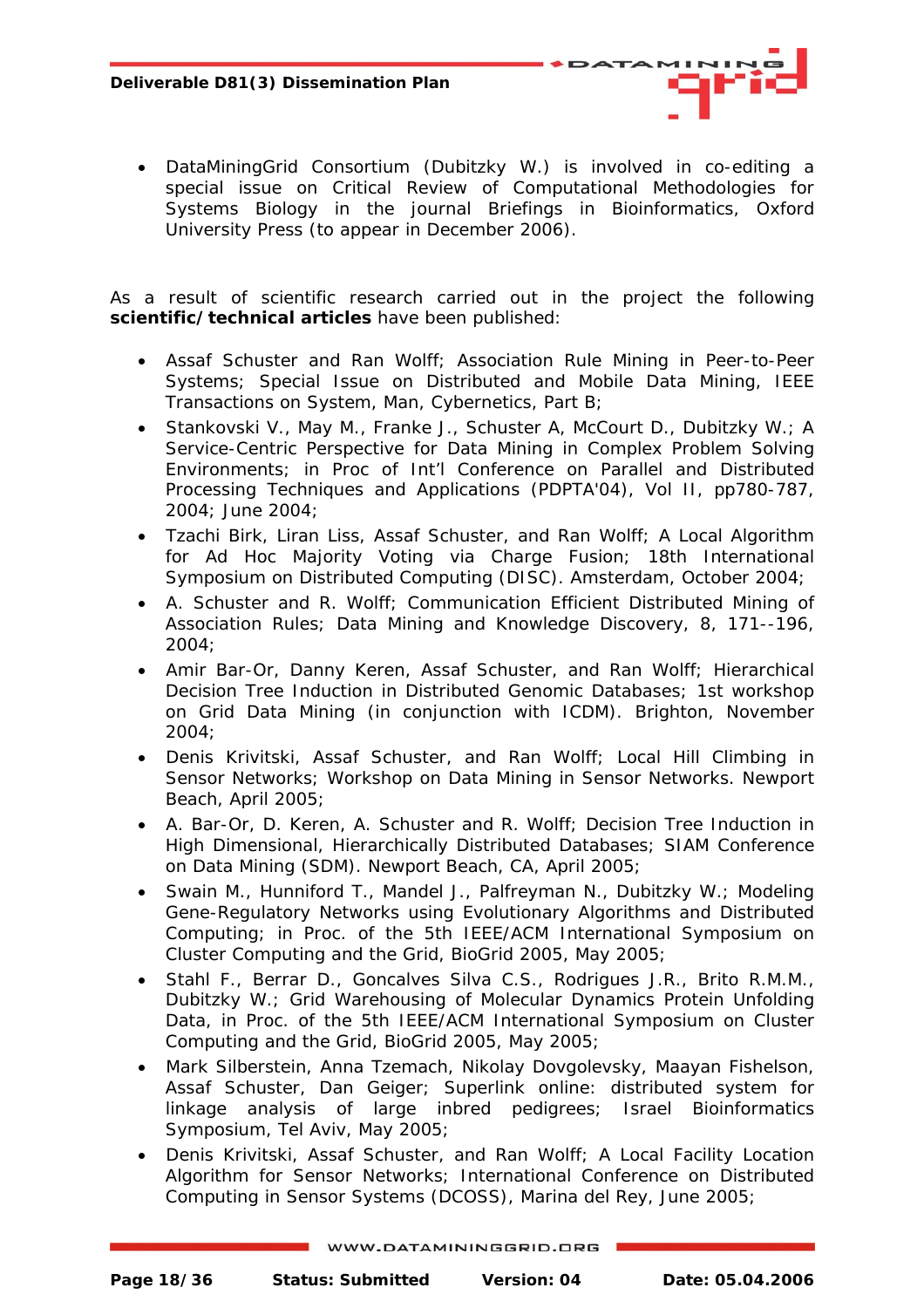- 
- <span id="page-18-0"></span>• Kfir Karmon, Liran Liss and Assaf Schuster; *GWiQ-P: An Efficient Decentralized Grid-Wide Quota Enforcement Protocol*. The 14th IEEE Intl Symposium on High Performance Distributed Computing (HPDC). Research Triangle Park, NC, July 2005;
- Swain M., Hunniford T., Mandel J., Palfreyman N., Dubitzky W., *Reverse-Engineering Gene-Regulatory Networks using Evolutionary Algorithms and Grid Computing*, in Journal of Clinical Monitoring and Computing, Springer, Volume 19, Numbers 4-5, pp329-337, October 2005;
- Huang C-H., Lanza V., Rajasekaran S., Dubitzky W., Journal of Clinical Monitoring and Computing special issue on HealthGrid – *Bridging Life Science and Information Technology*, Springer, Volume 19, Numbers 4-5, pp259-262, October 2005;
- Berrar D., Stahl F., Goncalves Silva C.S., Rodrigues J.R., Brito R.M.M., Dubitzky W., Towards Data Warehousing and Mining of Protein Unfolding Simulation Data, in Journal of Clinical Monitoring and Computing, Springer, Volume 19, Numbers 4-5, pp307-317, October 2005;
- Trnkoczy J., Kindermann J., Turk Ž., Stankovski V.; *Data Mining Requirements for Emerging Grid Environments: Digital Libraries Use Case*, Proc. of the eChallenges 2005 conference, October 2005;
- Dolenc M., Stankovski V., Turk Ž.: *Grid Technology in Civil Engineering*. Innovation in Civil and Structural Engineering Computing, (Saxe-Coburg publications on computational engineering). Stirling: Saxe-Coburg, 2005, pp. 75-96;
- Stankovski V., Kravtsov V., Niessen T., Ackermann M. and Dubitzky W.; *Towards Knowledge Discovery in Databases in Future Grid Computing Environments: Analysis and Design*; to appear in Knowledge Engineering Review, Elsevier (submitted);
- A. Bar-Or, D. Keren, A. Schuster, and R. Wolff; *Hierarchical Decision Tree Induction in Distributed Genomic Databases*; Transactions on Knowledge Discovery and Engineering. (to appear);
- Assaf Schuster, Dan Trock and Ran Wolff; *A High-Performance Distributed Algorithm for Mining Association Rules*; to appear in Knowledge and Information Systems;
- Silva C.G., Ostropytskyy V., Loureiro-Ferreira N., Berrar D., Dubitzky W., and Brito R.M.M., *ProFOUS: A Protein Folding and Unfolding Simulation Data Repository* (submitted);
- Dubitzky W., Granzow M., Berrar D. (Editors), Fundamentals of Data Mining in Genomics and Proteomics, Springer Verlag (to appear in 2nd half of  $2006$ ):
- Kravtsov V., Niessen T., Stankovski V., Schuster A.: *Service-based Resource Brokering for Grid-Based Data Mining;*GCA'06 – The 2006 International Conference on Grid Computing and Applications" conference (submitted).

## **4.2 Publicity material**

Various publicity materials have been produced so far. The following material has been designed: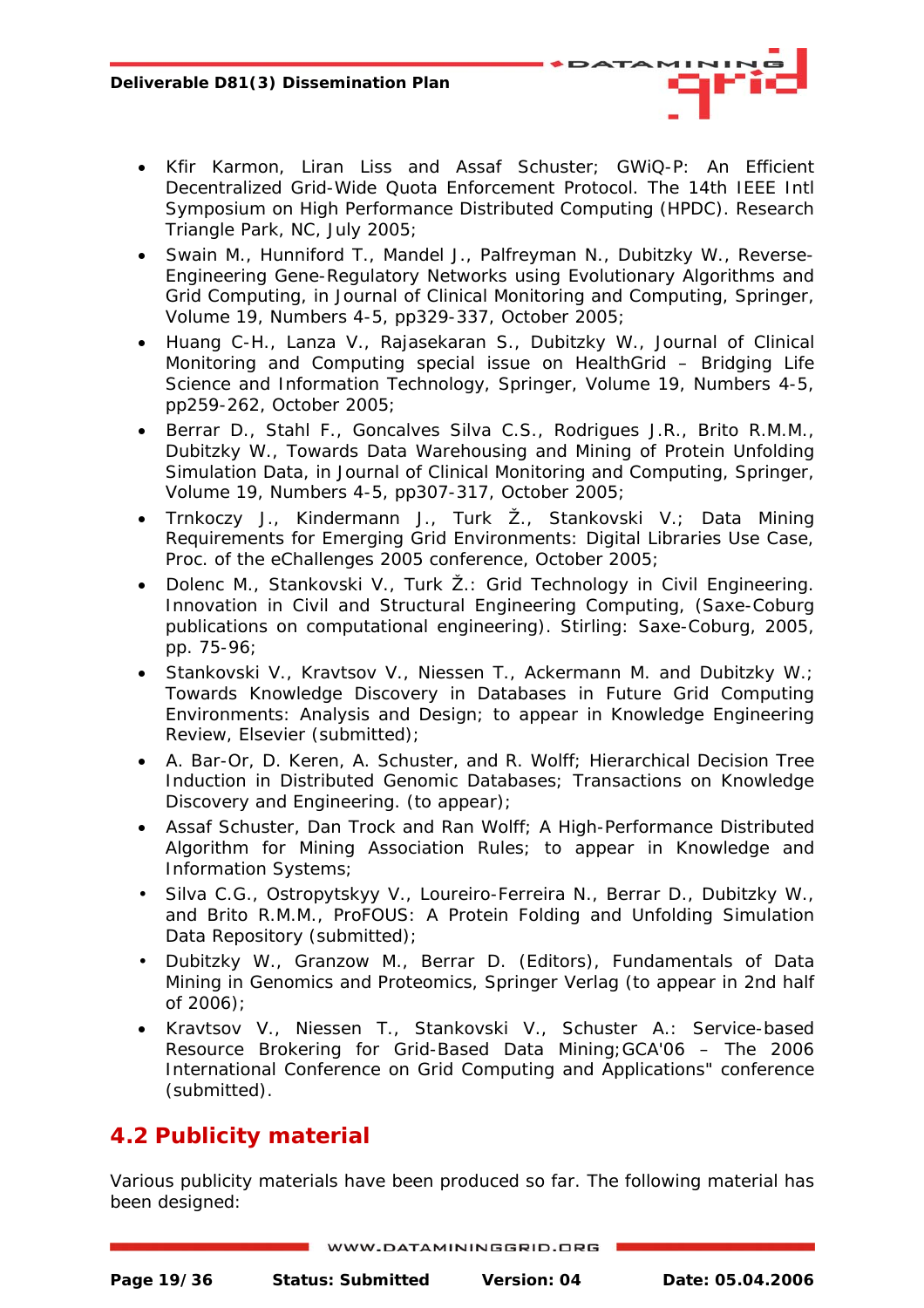

- <span id="page-19-0"></span>• DataMiningGrid folder;
- Basic fact sheet;
- Flyer;
- Pens printed with DataMiningGrid logotype and URL address of Web portal;
- Cups printed with DataMiningGrid logotype and URL address of Web portal.

Some of the designed material has already been produced and distributed at meetings, conferences and workshops. To date we have distributed 5 000 flyers, 800 pens and 50 cups. In the third reporting period additional 25 T-Shirts and 40 cups with DataMiningGrid logotypes were produced and distributed.

## **4.3 Events organized by DataMiningGrid**

The following actions were undertaken:

- 12-13 May, 2004, Organized International Workshop on Grid-based Systems for Complex Problem Solving, Ljubljana, Slovenia;
- 21-24 June 2004: The 2004 International Multi Conference in Computer Science & Computer Engineering (PDPTA '04), Las Vegas, Nevada, USA. The Consortium organized two concurrent sessions: GRID COMPUTING & TECHNOLOGY – I and II [PDPTA04];
- 1-4 November, 2004: Organized Workshop on Data Mining and the Grid (DM-Grid 2004) held in conjunction with the 4th IEEE International Conference on Data Mining (ICDM'04), Brighton, UK [DMGrid04];
- 9-12 May, 2005: Membership in International Program Committee of the Third International Workshop on Biomedical Computations on the Grid (BioGrid 2005), Cardiff, UK, [BioGrid05];
- 19 October, 2005: Organized mini-conference Grid Technologies: Infrastructure and Applications, Ljubljana; Slovenia;
- 19-21 October, 2005: Organized the Workshop: Grids for Business Challenges at the Turning Point, in conjunction with the eChallenges-2005 conference, Ljubljana, Slovenia;
- 27-30 November, 2005: Co-organized the Workshop on Data Mining and the Grid (DM-Grid 2005), in conjunction with the  $5<sup>th</sup>$  IEEE International Conference on Data Mining (ICDM'05), New Orleans, Louisiana, USA;
- 9-12 April, 2006: Co-organizing the International Workshop on Knowledge Discovery in Life Science Literature (KDLL 2006) to be held in conjunction with The 10<sup>th</sup> Pacific-Asia Conference on Knowledge Discovery and Data Mining (PAKDD 2006), Singapore;
- 10-13 September 2006: Co-organizing and Proposal for ECCB'06 Workshop on Distributed, High-Performance and Grid Computing in Computational Biology (GCCB 2006) to be held as part of 5th European Conference on Computational Biology (ECCB 2006).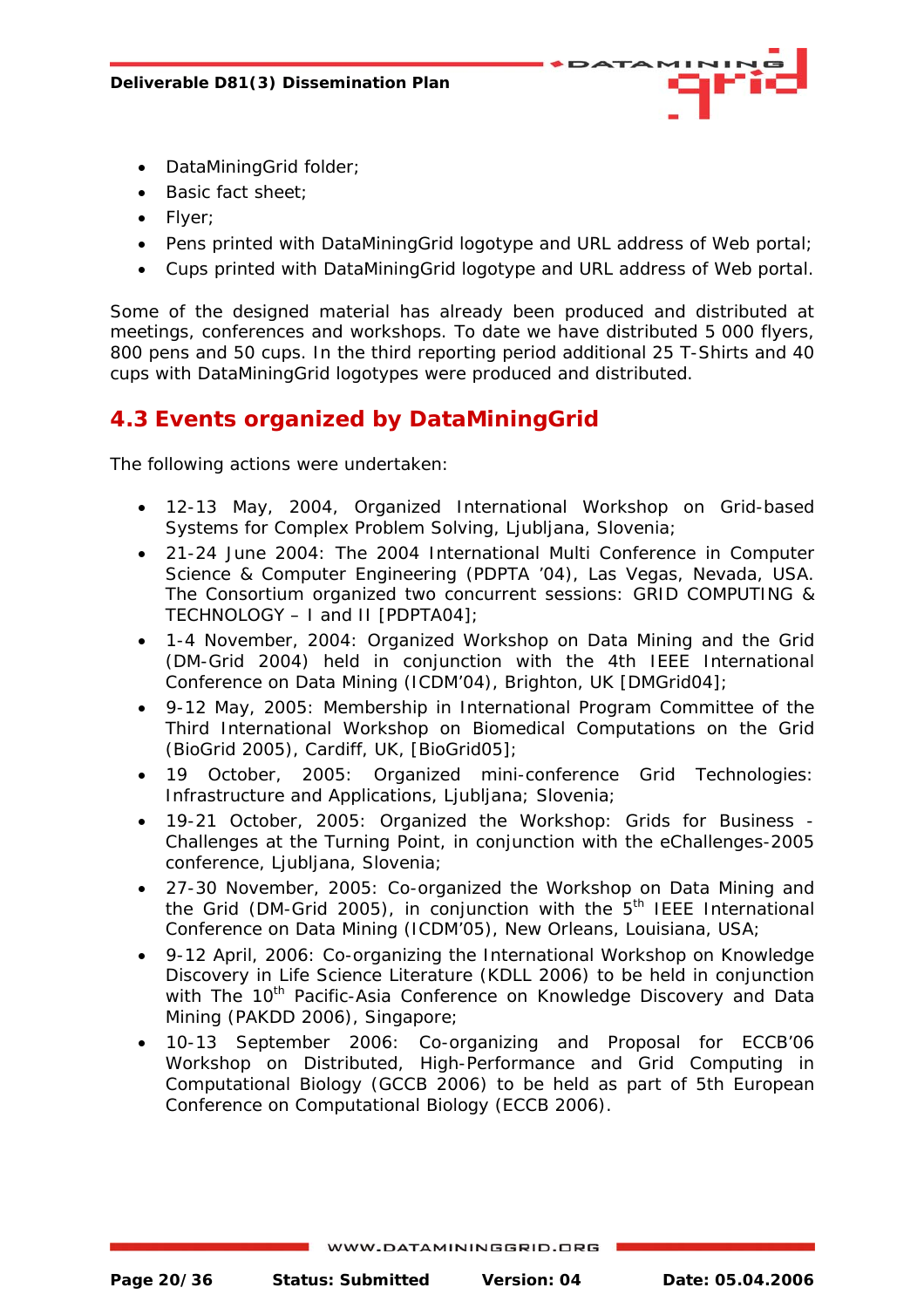

## <span id="page-20-0"></span>**4.4 Other**

Within the third reporting period Werner Dubitzky (UU) has joined the editorial board of two journals related to data mining where he represents, among other things, grid activities in connection with data mining and bioinformatics.

- Int. J. of Data Mining and Bioinformatics (IJDMB), InderScience Publishers (2005 – present): http://www.inderscience.com/;
- BMC Bioinformatics, BioMed Central, The Open Access Publisher (2005 present)<http://www.biomedcentral.com/bmcbioinformatics/> .

## **4.5 Events where DataMiningGrid was presented**

The DataMiningGrid Partners held presentations of their project at the following conferences (the list does not include the events organized by the project):

- 16-17 September 2004: European Grid Technology Days 2004, IST-FP6 Grid Projects Launch and Concertation, Brussels, Belgium;
- 1-2 June 2005: European Grid Technology Days 2005, Concertation Meeting of IST Grid Projects, Brussels, Belgium. The Consortium was actively involved in TG5 Data Management with Michael May (FHG) as TG5 Chair and Martin Swain (UU) as presenter;
- 16 June 2005: an overview of the DataMiningGrid project was presented at a Core Grid WP2 meeting; and
- 12 January 2006: Workshop TG5: Data Management Best practice solutions for Grid data management, Edinburgh, United Kingdom. The Consortium was actively involved in this workshop with Michael May (FHG) as TG5 Chair and Martin Swain (UU) as presenter.

## **4.6 Events where DataMiningGrid was promoted**

The events where DataMiningGrid has been promoted are those where printed publicity material was available to delegates (usually in the form of flyers, posters, information sheets or small promotional gifts). There are obviously events where DataMiningGrid was both presented and promoted, but these are listed only in the section 'Events where DataMiningGrid was presented', to avoid too much repetition.

DataMiningGrid project was promoted at the following events:

- 30 November to 1 December 2004: e-science and data mining workshop, Edinburgh, UK;
- 21-22. February 2005: Life Science Grid Conference, Zürich, Switzerland.
- 27 June to 5. July 2005: Advanced Course on Knowledge Discovery (ACAI 05), Ljubljana, Slovenia;
- 6-8 July 2005: First SEKT Summer School on Semantic Web, Ljubljana, Slovenia;
- 8 July, 2005: Kick Off Meeting IHK Innovation forum, Bonn, Germany;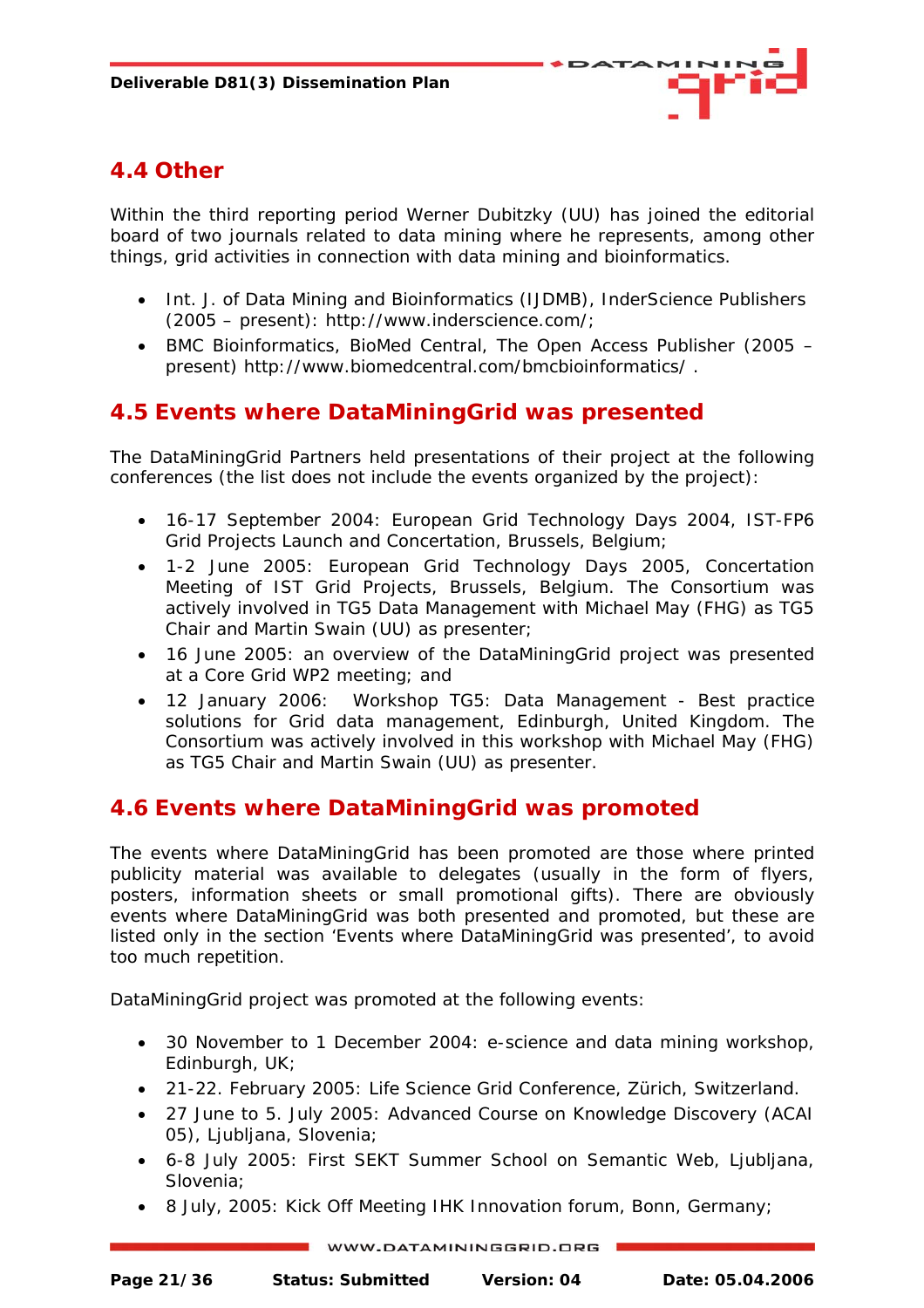- <span id="page-21-0"></span>• 19-21 July 2005: 22<sup>nd</sup> CIB-W78 Conference on Information Technology in Construction, Dresden, Germany;
- 7-11. August 2005: International Conference on Machine Learning (ICML 2005) Bonn, Germany;
- 11-13. August 2005:  $15<sup>th</sup>$  International Conference on Inductive Logic Programming, Bonn, Germany;
- 21-24 August 2005: The Eleventh ACM SIGKDD International Conference on Knowledge Discovery and Data Mining; Chicago, USA;
- 15-17 November 2005: European Banking and Insurance Fair, Frankfurt, Germany.

One of the DataMiningGrid Partners, Fraunhofer AIS, is the coordinator of KDNet (the Knowledge Discovery Network of Excellence). They have used the KDNet communication and dissemination channels to promote DataMiningGrid to the European and worldwide KD Community. During all KDNet events, AIS has promoted DataMiningGrid on plenary talks on grid computing or has dedicated sessions of the events to grid computing.

## **4.7 Contacts**

The DataMiningGrid Partners collected contact names at events, meetings and via Web from the beginning of the project. These contacts will form a list of people to target with updates about DataMiningGrid and help identify the number of interested DataMiningGrid users in the future. These contacts will be used for direct e-mail campaigns and newsletters. To date a list of 107 people are emailed with important news on the project.

## **4.8 Web portal**

This section objectively describes the current shape and structure of the DataMiningGrid Web portal (set up at www.DataMiningGrid.org), designed and located at University of Liubliana.

The DataMiningGrid Web portal is aimed at presenting the widely accessible dissemination and exploitation of the project results. Visitors of the Web portal are expected to be technical and non-technical users, students and occasional visitors. The Web portal was designed to:

- Allow and find basic information about the project, technology used and Partners involved;
- Allow downloading of all public deliverables, developed software, and relevant papers/presentations about the project;
- Support the information exchange, thanks to the adoption of digital library technology.

We consider the DataMiningGrid Web portal as a powerful dissemination platform for reaching project's target audiences and communicating project achievements. The Web portal is designed according to best practices for disseminating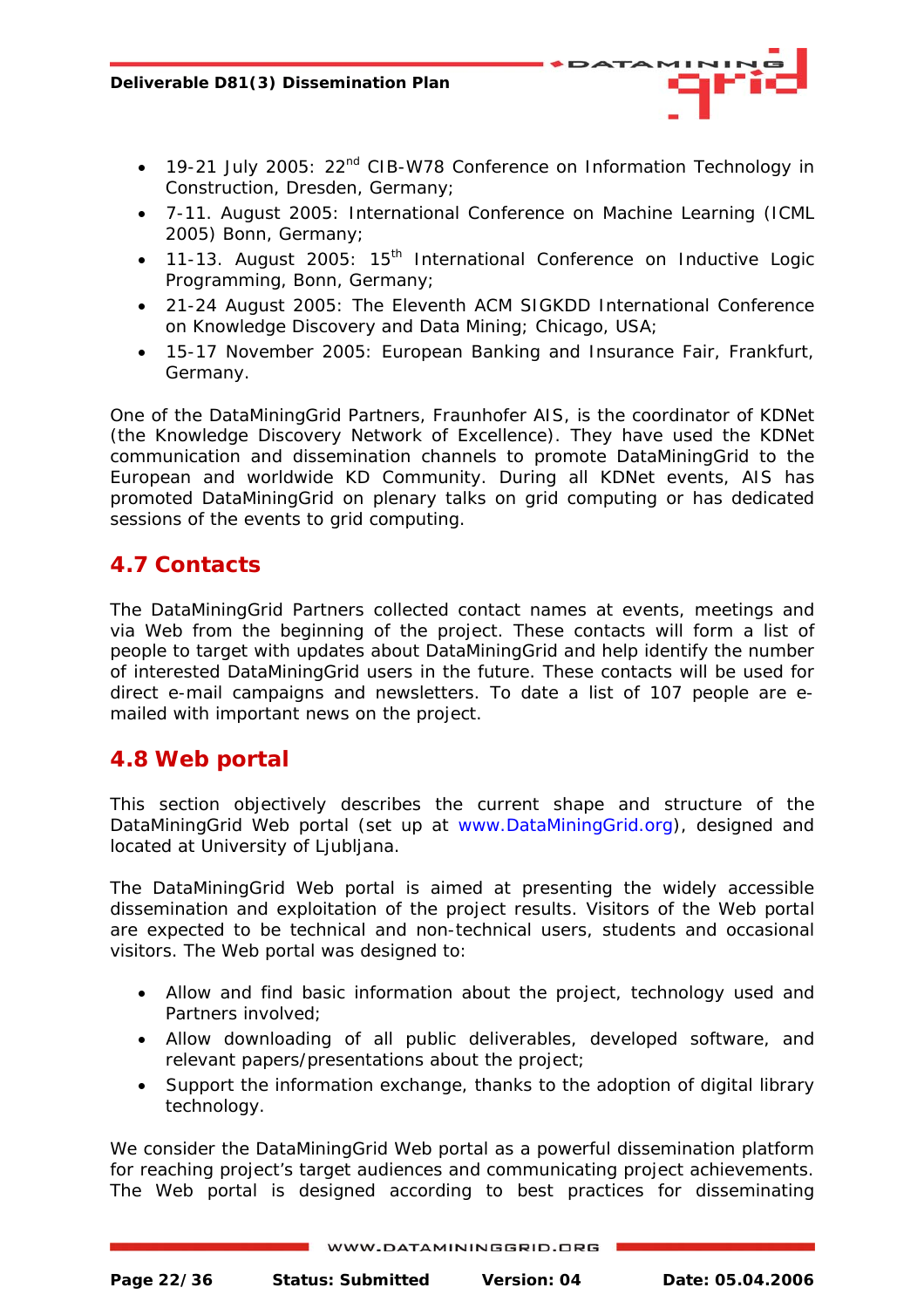information and results over the WWW. We took all the requirements and remarks (especially those coming from project officer) into account to assure:

- Clear visibility of (a) the project's achievements, (b) its contributions and impact beyond the Consortium, (c) the added value at a European level, (d) the fact that the project is co-financed by the Information Society Technologies part of the EU RTD Framework Programme;
- Provision and maintenance of a frequently updated section indicating the current status of the project;
- Provision and maintenance of a section with the press releases relating to the major project achievements;
- Presentation on the role and contribution of all Partners involved.
- Ability for the public to view / download 'Public' deliverables listed in the 'Description of Work';
- Policy of updating the Web site when it comes to news, latest achievements, events, future developments etc;
- Ease of the navigation, accessibility and good degree of the cross-browser compatibility.

All Partners are responsible for the advertisement of the DataMiningGrid Web portal. The following actions were taken:

- Registration to the main internet search engines;
- Web sites of all Partners have reciprocal links to the DataMiningGrid Web portal;
- Agreements with related projects in Europe and US to have reciprocal links to the DataMiningGrid Web portal;
- Distribution of flyers, fact sheets, pens and cups with URL address of the Web portal.

The DataMiningGrid Web portal has and will be continuously updated.

Since the beginning of the project, the DataMiningGrid Web statistics have been collected. The Web portal statistics is one of the key indicators of project dissemination success. For information on Web statistics refer to Section 5.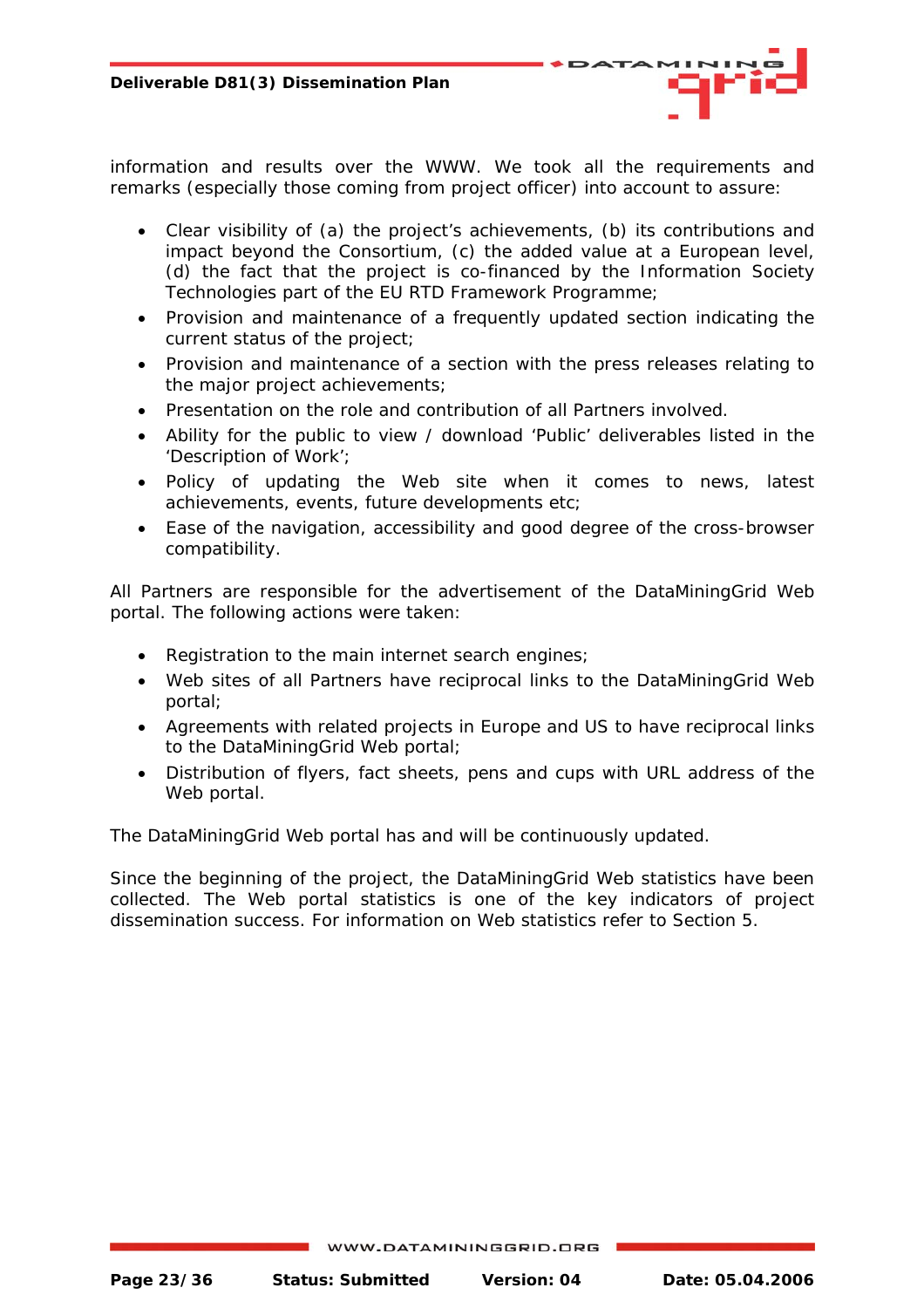

## <span id="page-23-0"></span>**5 Evaluation of Dissemination Activities**

Evaluation and reporting on the dissemination results is essential to tune up the dissemination activities. In this section, we define methods to measure the effectiveness of the dissemination activities and provide actual measured figures on these indicators.

## **5.1 General indicators of dissemination success**

Table 1 includes figures for the first three reporting periods of the project. It shows at a glance what the Partners need to measure and report. Some of the measured dimensions include:

- Evaluation of media coverage in terms of number of articles, interviews etc.;
- A number of information sheets prepared;
- Number of events where DataMiningGrid is promoted and/or presented;
- Number of contacts made:
- The statistics of Web portal hits.

#### **Table 1. Indicators for dissemination success**

| <b>Indicator</b>                        | M1-M6            | M7-M12           | M <sub>18</sub> | M <sub>24</sub> |
|-----------------------------------------|------------------|------------------|-----------------|-----------------|
| Number of conference publications       | $2 + 2^*$        | $7 + 1*$         | $1 + 2^{*}$     |                 |
| Number of journal publications          |                  | $2 + 5*$         | $4 + 4*$        |                 |
| News releases (including online)        |                  | 2                |                 |                 |
| Web portal visits                       | Refer to section | Refer to section | Refer to        |                 |
|                                         | 5.2              | 5.2              | section         |                 |
|                                         |                  |                  | 5.2             |                 |
| Number of information sheets            |                  | $\Omega$         |                 |                 |
| Number of events where DataMiningGrid   | 5                | 10               |                 |                 |
| has been promoted                       |                  |                  |                 |                 |
| Number of events where DataMiningGrid   |                  |                  | っ               |                 |
| has been presented                      |                  |                  |                 |                 |
| (co)organized<br>Number of events<br>bv | 3                | $1 + 2^{*}$      | $3 + 2*$        |                 |
| DataMiningGrid Consortium               |                  |                  |                 |                 |

\* In preparation

## **5.2 Web portal statistics**

One of the most relevant indicators of success of dissemination activities are the Web site statistics. Detailed statistics report can be found online on [www.DataMiningGrid.org/statistics.](http://www.datamininggrid.org/statistics) The following statistics have been derived from the official DataMiningGrid Web portal.

#### **5.2.1Web site hits on well-known search engines:**

Table 2 shows six well-known search engines (left column) and six DataMiningGrid keywords (top horizontal). The numbers relate to where the DataMiningGrid Web site appeared when searches were executed, for example 27 means that www.DataminingGrid.org appeared  $27<sup>th</sup>$  item on the list. The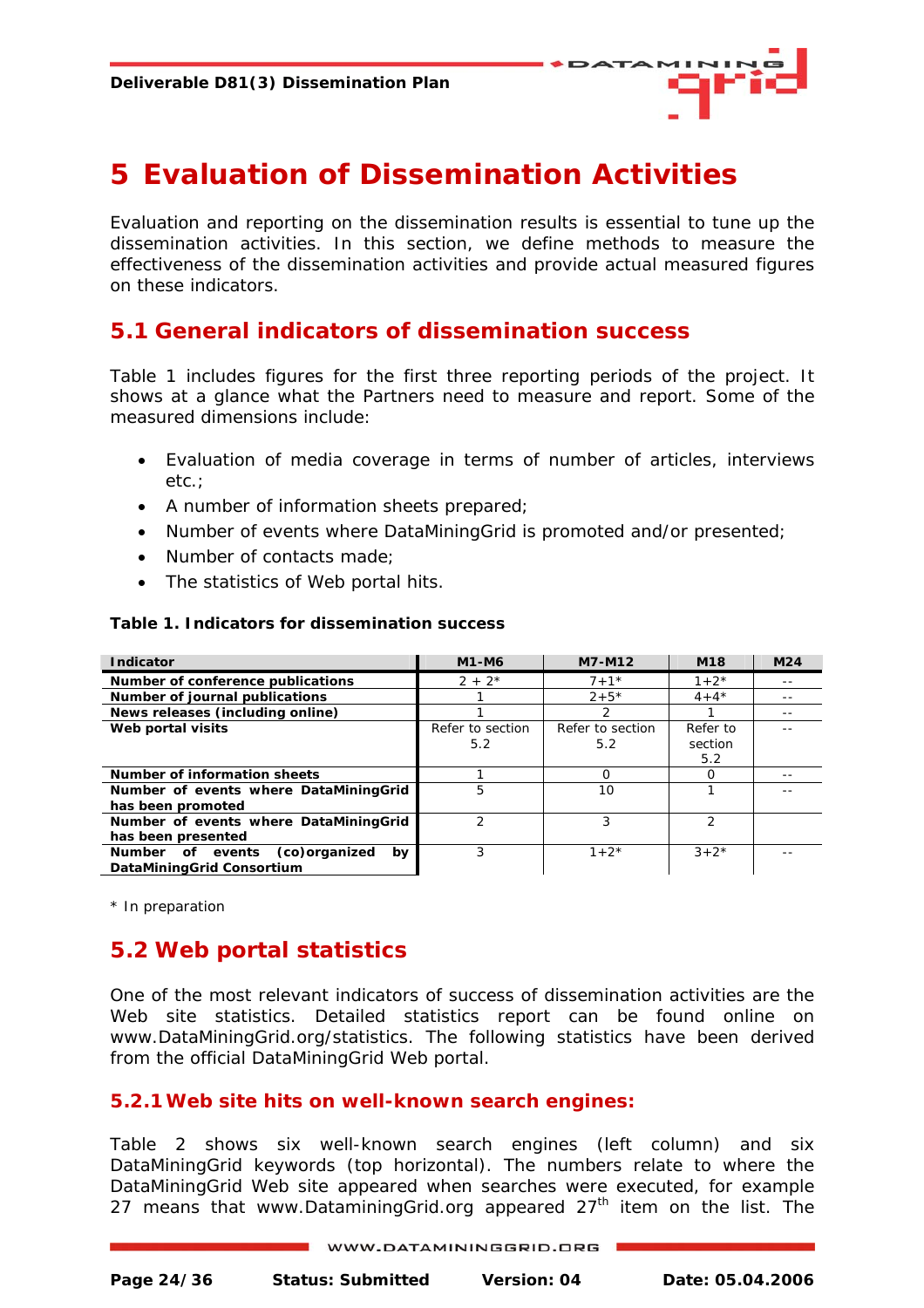<span id="page-24-0"></span>numbers in round '()' brackets refer to the first (M1-M6) and the ones in squared '[]' brackets to the second [M6-M12] reporting period of the project. Those numbers are included for comparison.

|                   | DataMiningGrid | Grid       | Data mining | Grid problem solving<br>environments | FP6 grid-<br>related project |
|-------------------|----------------|------------|-------------|--------------------------------------|------------------------------|
| Google            | (1)            | ( > 200)   | ( > 200)    | ( > 200)                             | (15)                         |
|                   | [1]            | $5 - 2001$ | [188]       | [149]                                | $[19]$                       |
|                   |                | 197        | 105         | 71                                   | 25                           |
|                   |                |            |             |                                      |                              |
| Lycos.com         | ( > 200)       | ( > 200)   | ( > 200)    | ( > 200)                             | ( > 200)                     |
|                   | $[3]$          | [130]      | [>200]      | $[52]$                               | $[3]$                        |
|                   |                | >200       | >200        | 54                                   | 10                           |
| Altavista         | (2)            | (>200)     | ( > 200)    | ( > 200)                             | (27)                         |
|                   | $[1]$          | $[39]$     | $[11]$      | [2]                                  | [6]                          |
|                   |                | >200       | 55          | 9                                    | 5                            |
| Yahoo             | (2)            | ( > 200)   | ( > 200)    | (42)                                 | (6)                          |
|                   | $[1]$          | $5 - 2001$ | [185]       | [16]                                 | $[11]$                       |
|                   | 1              | 155        | 126         | 9                                    | 4                            |
| <b>MSN Search</b> | (2)            | ( > 200)   | ( > 200)    | ( > 200)                             | (179)                        |
|                   | $[1]$          | [>200]     | [142]       | [5]                                  | $[25]$                       |
|                   |                | >200       | >200        | 7                                    | 10                           |

**Table 2: DataMiningGrid Web portal statistics based on different search engines** 

### **5.2.2 Log file statistics**

The log file analysis for advanced Web statistics allows us to monitor all the Web visits and visitors. After the first 18 months of the project the following figures in were obtained (the figures in M1-M6 and M6-M12 columns are for the first two reporting periods of the project and are included for comparison):

|  |  |  | Table 3: Web statistics for each reporting period |  |
|--|--|--|---------------------------------------------------|--|
|  |  |  |                                                   |  |

|                                                     | <b>M1-M6</b>     | M7-M12              | M12-M18             | M18-M24 |
|-----------------------------------------------------|------------------|---------------------|---------------------|---------|
| <b>Successful requests</b>                          | 5631             | 36209               | 24033               |         |
| Average successful<br>requests per day              | 25               | 202                 | 132                 |         |
| Successful requests for<br>pages                    | 2769             | 15625               | 8233                |         |
| Average successful<br>requests for pages per<br>day | 12               | 87                  | 45                  |         |
| Distinct files requested                            | 90               | 622                 | 1006                |         |
| Distinct hosts served                               | 500              | 2540                | 2714                |         |
| Data transferred                                    | 46.87 megabytes  | 885.75<br>megabytes | 665.77<br>megabytes |         |
| Average data transferred<br>per day                 | 218.89 kilobytes | 4.97 megabytes      | 3.68 megabytes      |         |

The following figures show the countries of the computers, which requested files, and their share of traffic. Figure 1 shows portal statistics for first reporting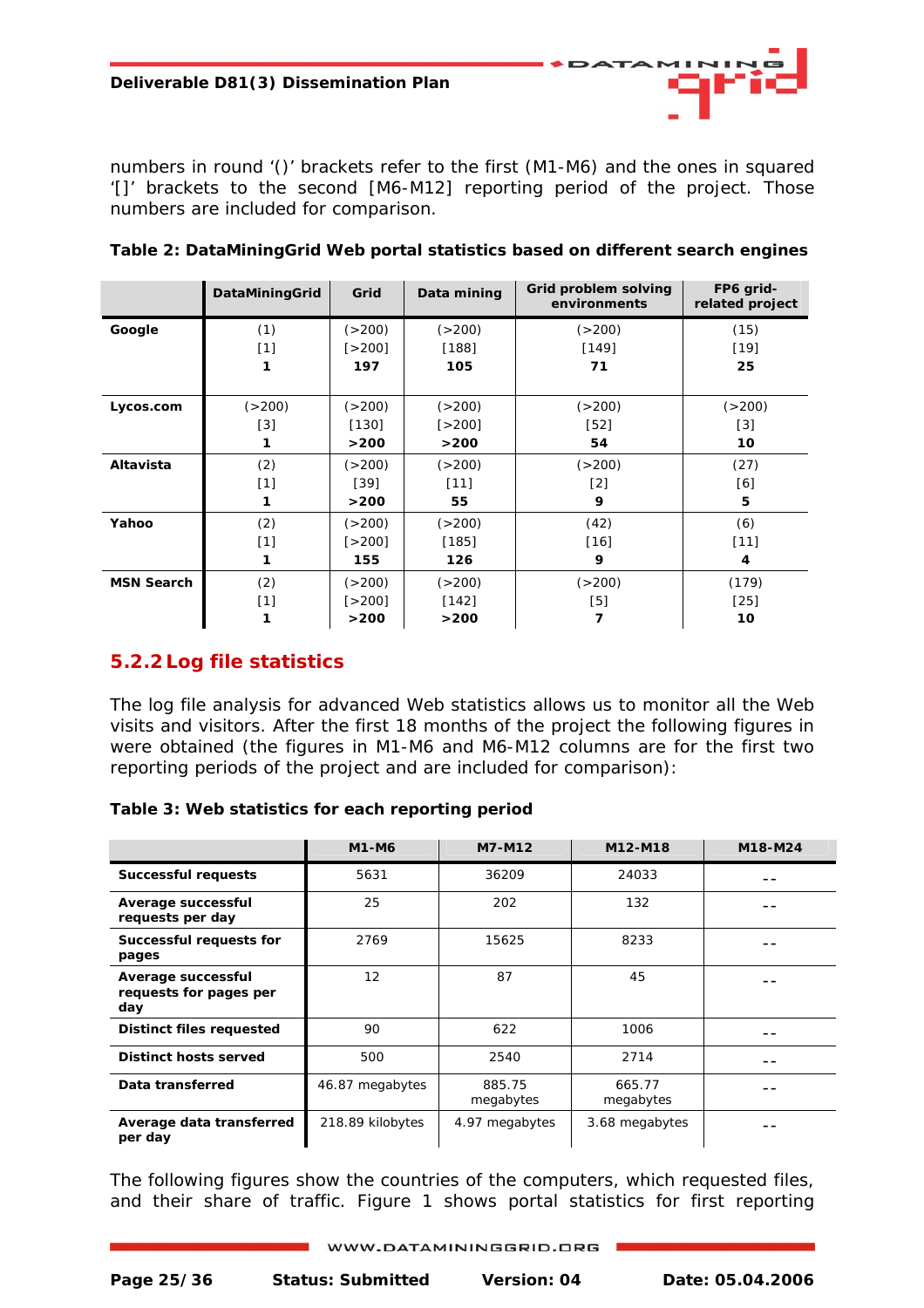period, Figure 2 for second reporting period and Figure 3 for the current reporting period (M12-M18).

**ATA** 



**Figure 1. Portal statistics by country for M1-M6 period of the project.** 



**Figure 2: Portal statistics by country for M7-M12 period of the project.**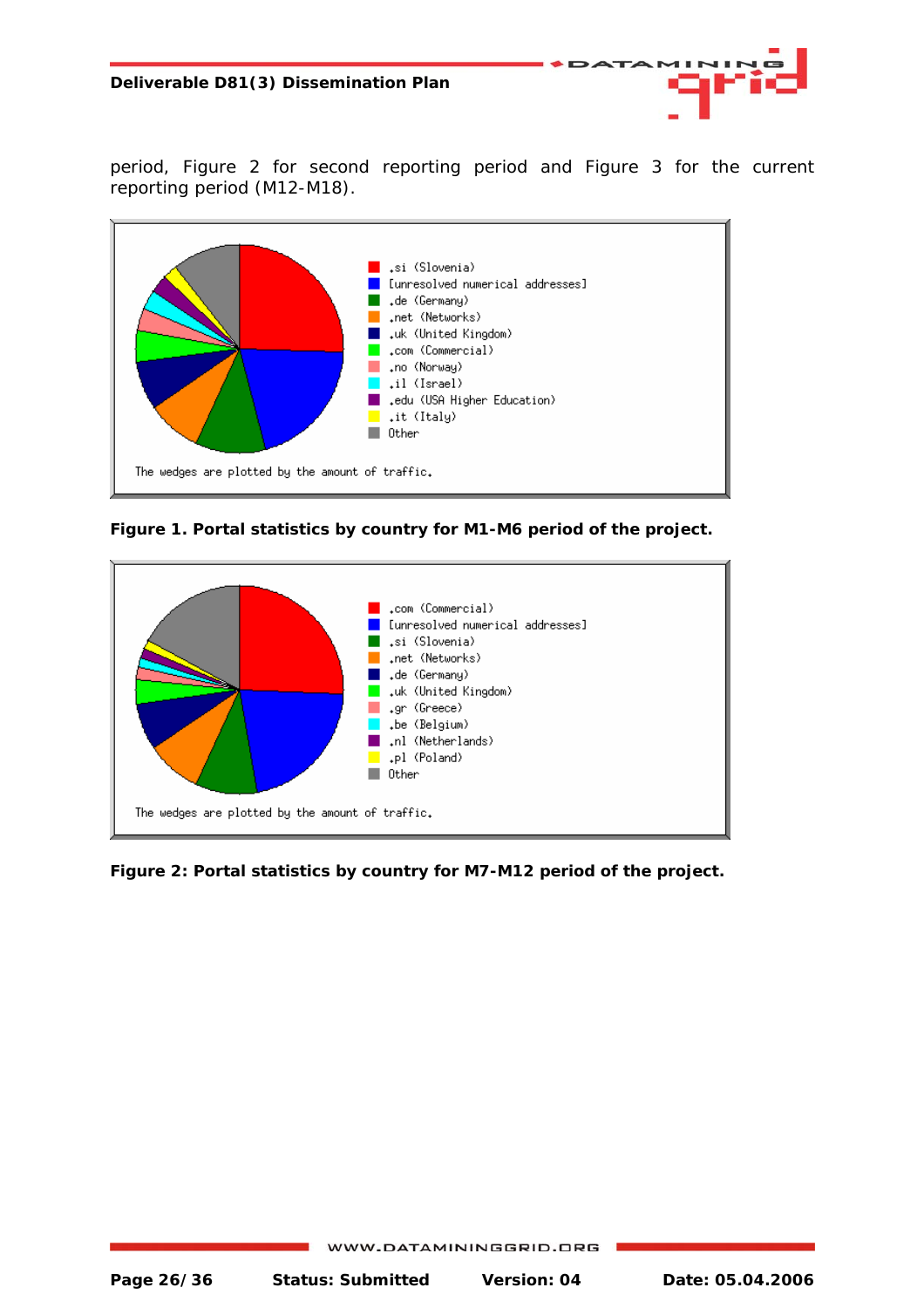

**Figure 3: Portal statistics by country for M12-M18 period of the project.** 

The following tables show the countries of the computers, which requested files, and their share of traffic. Table 4 contains data for the first reporting period, Table 5 for second and Table 6 for the last (third) reporting period (M12-M18).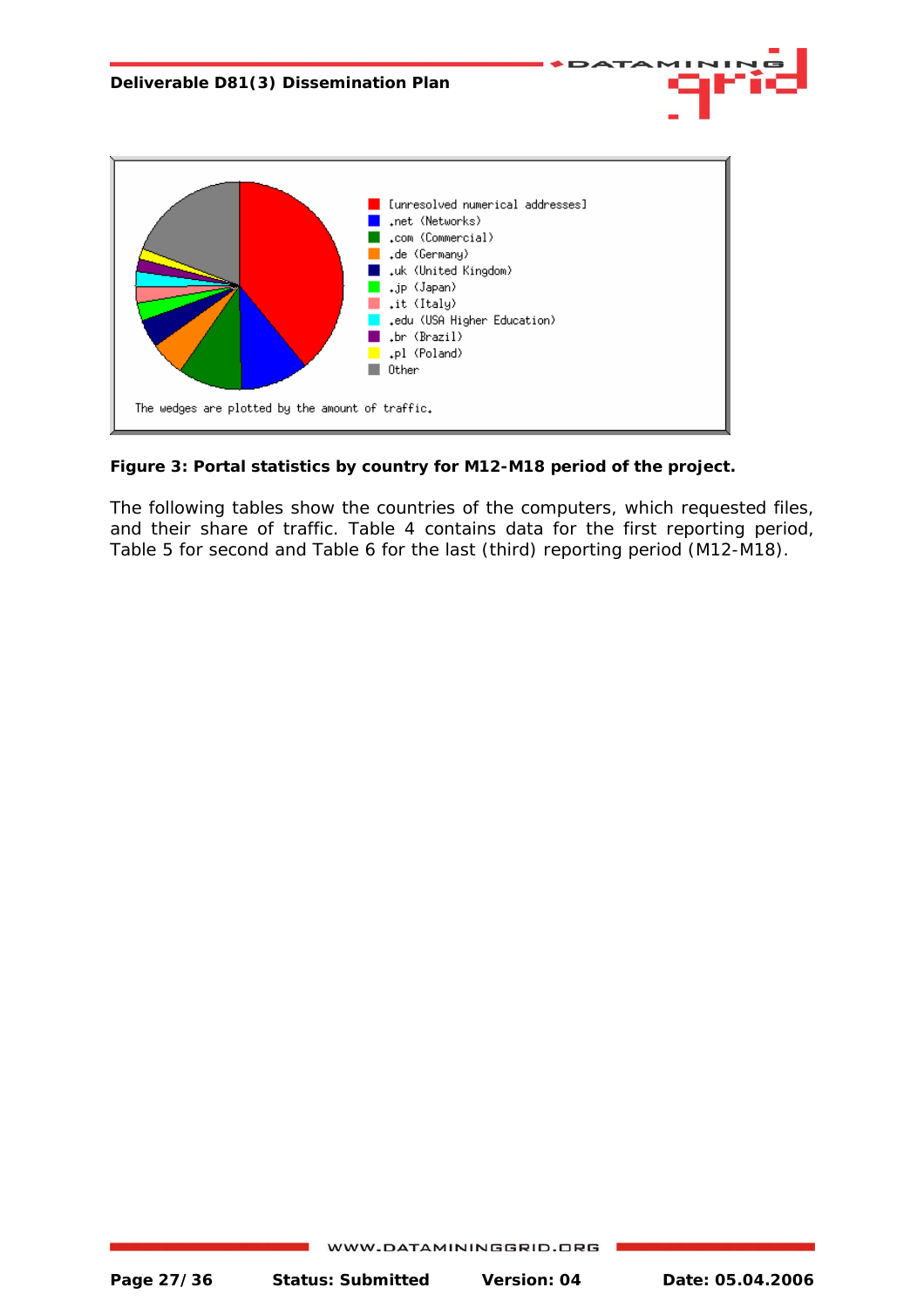| Domain<br><b>Requests</b> |                                          |  |  |
|---------------------------|------------------------------------------|--|--|
| 2158                      | .si (Slovenia)                           |  |  |
| 790                       | Unresolved numerical addresses           |  |  |
| 629                       | .de (Germany)                            |  |  |
| 382                       | .net (Networks)                          |  |  |
| 427                       | .uk (United Kingdom)                     |  |  |
| 362                       | .com (Commercial)                        |  |  |
| 31                        | .no (Norway)                             |  |  |
| 125                       | .il (Israel)                             |  |  |
| 93                        | .edu (USA higher education)              |  |  |
| 83                        | .it (Italy)                              |  |  |
| 66                        | .fr (France)                             |  |  |
| 45                        | .int (International Treaty Organization) |  |  |
| 41                        | .fi (Finland)                            |  |  |
| 26                        | .pl (Poland)                             |  |  |
| 25                        | .nl (Netherlands)                        |  |  |
| 40                        | .hr (Croatia)                            |  |  |
| 11                        | .bg (Bulgaria)                           |  |  |
| 17                        | .es (Spain)                              |  |  |
| 84                        | .se (Sweden)                             |  |  |
| 11                        | .br (Brazil)                             |  |  |
| 14                        | .at (Austria)                            |  |  |
| 15                        | .pe (Peru)                               |  |  |
| 12                        | .ee (Estonia)                            |  |  |
| 14                        | .gr (Greece)                             |  |  |
| 8                         | .hu (Hungary)                            |  |  |
| 10                        | .It (Lithuania)                          |  |  |
| 17                        | Domain not given                         |  |  |
| 10                        | .be (Belgium)                            |  |  |
| 8                         | .gov (USA Government)                    |  |  |
| 6                         | .ie (Ireland)                            |  |  |
| 4                         | .jp (Japan)                              |  |  |
| 6                         | .ro (Romania)                            |  |  |
| 3                         | .kz (Kazakhstan)                         |  |  |
| 6                         | .ru (Russia)                             |  |  |
| 5                         | .org (non profit organisations)          |  |  |
| 16                        | .ca (Canada)                             |  |  |
| 4                         | .in (India)                              |  |  |
| 4                         | .cy (Cyprus)                             |  |  |
| $\overline{2}$            | .tw (Taiwan)                             |  |  |
|                           | .mil (USA Military)                      |  |  |

#### **Table 4. Quantified portal statistics by country for the first reporting period.**

ATA

4 I B

Œ

. . .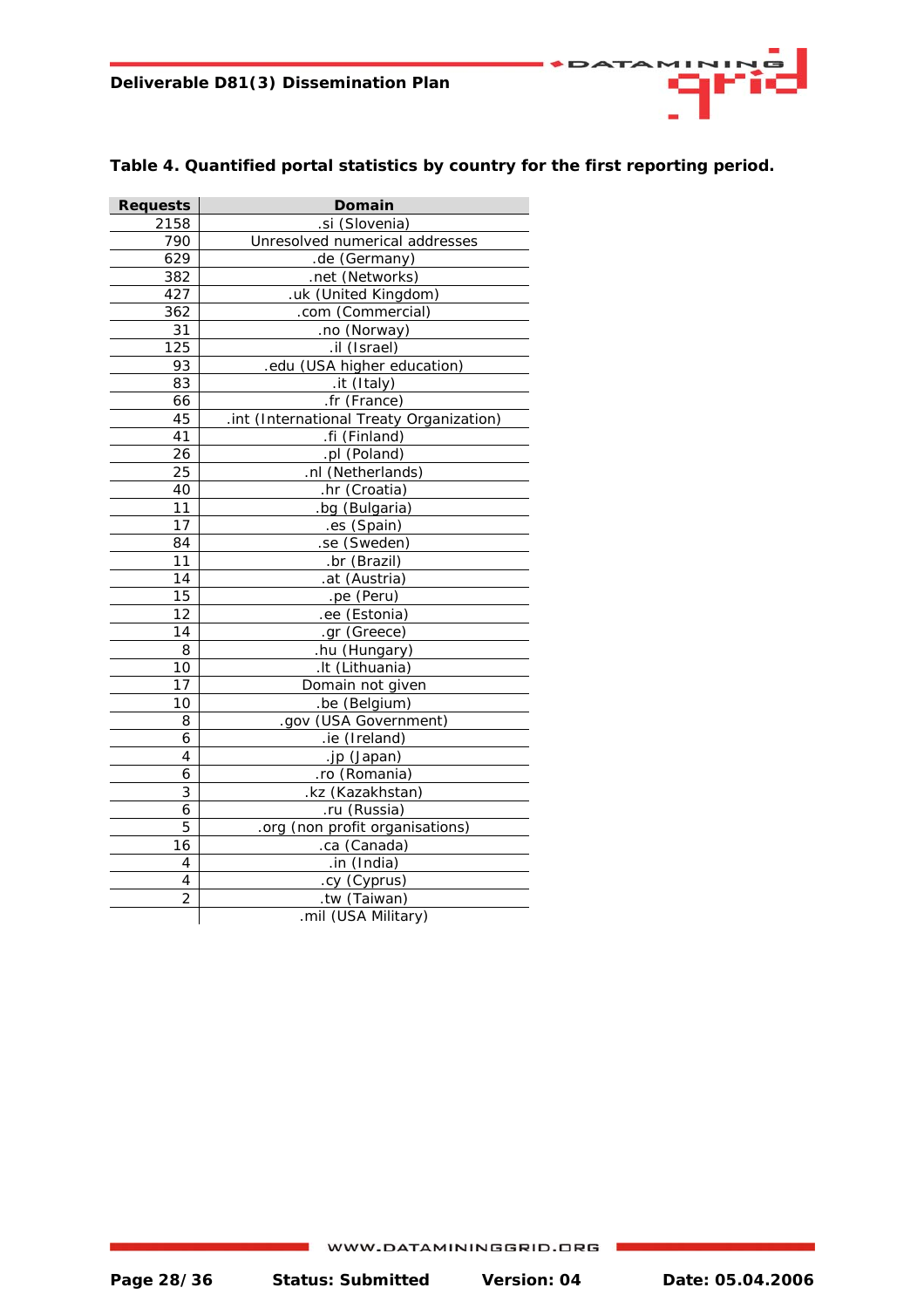

#### **Table 5: Quantified portal statistics by country for the second reporting period.**

| <b>Requests</b> | Domain                                    |
|-----------------|-------------------------------------------|
| 7947            | .com (Commercial)                         |
| 7804            | [unresolved numerical addresses]          |
| 4643            | .si (Slovenia)                            |
| 3392            | .net (Networks)                           |
| 2250            | .de (Germany)                             |
| 1705            | .uk (United Kingdom)                      |
| 290             | .gr (Greece)                              |
| 317             | .be (Belgium)                             |
| 521             | .nl (Netherlands)                         |
| 285             | .pl (Poland)                              |
| 528             | .it (Italy)                               |
| 479             | .edu (USA Higher Education)               |
| 452             | .at (Austria)                             |
| 383             | .es (Spain)                               |
| 256             | .jp (Japan)                               |
| 337             | .ru (Russia)                              |
| 377             | .br (Brazil)                              |
| 148             | .fr (France)                              |
| 244             | .il (Israel)                              |
| 114             | .pt (Portugal)                            |
| 205             | .in (India)                               |
| 235             | .ca (Canada)                              |
| 102             | .pk (Pakistan)                            |
| 118             | .tw (Taiwan)                              |
| 125             | .ro (Romania)                             |
| 768             | [domain not given]                        |
| 247             | .ch (Switzerland)                         |
| 70              | .vn (Vietnam)                             |
| 236             | [unknown domain]                          |
| 119             | .ee (Estonia)                             |
| 117             | .int (International Treaty Organisations) |
| 63              | .us (United States)                       |
| 53              | .org (Non Profit Making Organisations)    |
| 73              | .au (Australia)                           |
| 86              | .sg (Singapore)                           |
| 35              | .ie (Ireland)                             |
| 41              | .se (Sweden)                              |
| 98              | .hu (Hungary)                             |
| 36              | .tr (Turkey)                              |
| 85              | .cz (Czech Republic)                      |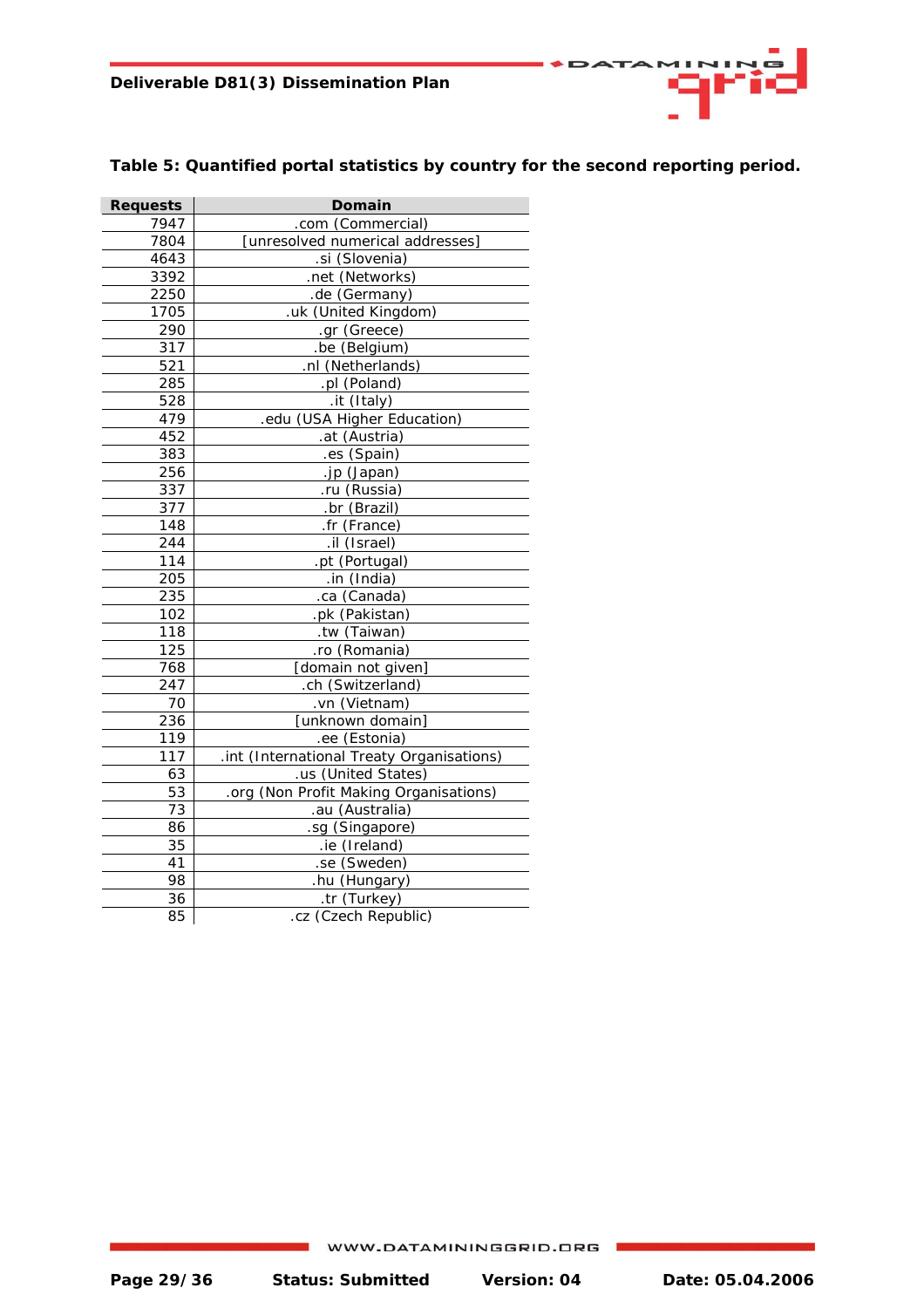| <b>SDATAMINING</b> |  |  |
|--------------------|--|--|
|                    |  |  |

| <b>Requests</b> | Domain                                 |  |
|-----------------|----------------------------------------|--|
| 10638           | [unresolved numerical addresses]       |  |
| 2328            | .net (Networks)                        |  |
| 2652            | .com (Commercial)                      |  |
| 1111            | .de (Germany)                          |  |
| 836             | .uk (United Kingdom)                   |  |
| 185             | .jp (Japan)                            |  |
| 477             | .it (Italy)                            |  |
| 475             | .edu (USA Higher Education)            |  |
| 270             | .br (Brazil)                           |  |
| 181             | .pl (Poland)                           |  |
| 257             | [unknown domain]                       |  |
| 368             | .in (India)                            |  |
| 242             | .fr (France)                           |  |
| 247             | .at (Austria)                          |  |
| 270             | .si (Slovenia)                         |  |
| 145             | .il (Israel)                           |  |
| 84              | .gr (Greece)                           |  |
| 224             | .nl (Netherlands)                      |  |
| 737             | [domain not given]                     |  |
| 154             | .kr (South Korea)                      |  |
| 28              | .lv (Latvia)                           |  |
| 177             | .es (Spain)                            |  |
| 78              | .pt (Portugal)                         |  |
| 65              | .th (Thailand)                         |  |
| 148             | .ca (Canada)                           |  |
| 77              | .vn (Vietnam)                          |  |
| 29              | .co (Colombia)                         |  |
| 49              | .org (Non Profit Making Organisations) |  |
| 57              | .mx (Mexico)                           |  |
| 36              | .my (Malaysia)                         |  |
| 101             | .ie (Ireland)                          |  |
| 4               | .hk (Hong Kong)                        |  |
| 70              | .tw (Taiwan)                           |  |
| 96              | .au (Australia)                        |  |
| 55              | .cn (China)                            |  |
| 70              | .be (Belgium)                          |  |
| 42              | .id (Indonesia)                        |  |
| 52              | .fi (Finland)                          |  |
| 173             | .info (Informational)                  |  |
| 90              | .ch (Switzerland)                      |  |

#### **Table 6: Quantified portal statistics by country for the third reporting period.**

The visitor domains/countries statistics are very important feedback. The commercial visitors (with the code 'com' and 'net') are on the highest positions, which confirm the commercial's interest in DataMiningGrid project results.

The log file statistics also allows us to monitor the number of downloads of online documents. In the third reporting period the following figures were obtained: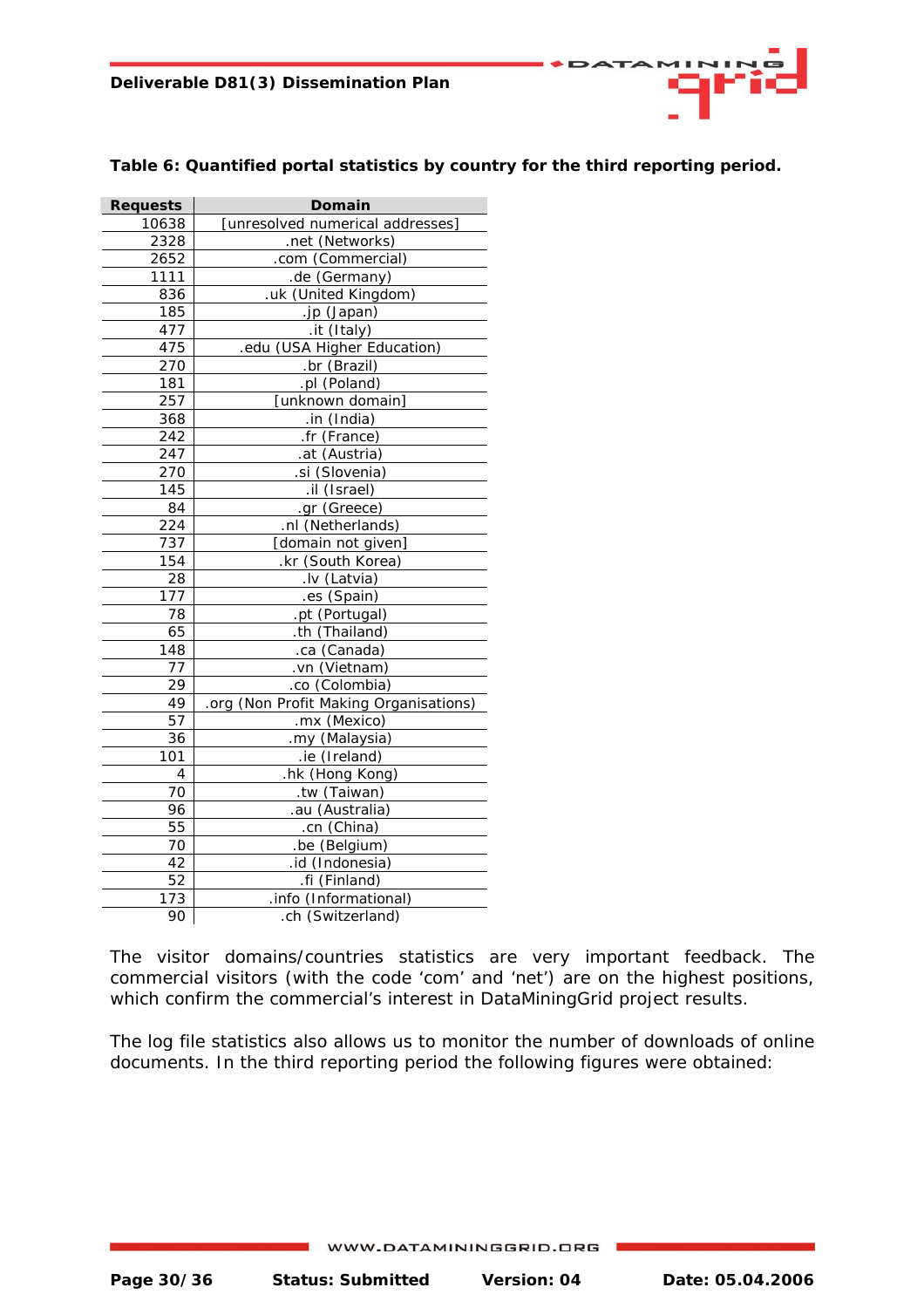

#### **Table 7: Requests by file.**

| <b>Requested file</b>                                         | <b>Number of requests</b> |
|---------------------------------------------------------------|---------------------------|
| Call for papers: Future Generation Computer Systems           | 311                       |
| Call for papers KDLL                                          | 127                       |
| Article: Weka4WS: a WSRF-enabled Weka Toolkit for Distributed | 123                       |
| Data Mining on Grids                                          |                           |
| Deliverable D11(1)                                            | 91                        |
| Deliverable D11(2)                                            | 63                        |
| Focus on 6 Newsletter                                         | 60                        |
| Deliverable D71(1)                                            | 53                        |
| Deliverable D81(2)                                            | 47                        |
| Deliverable D81(1)                                            | 43                        |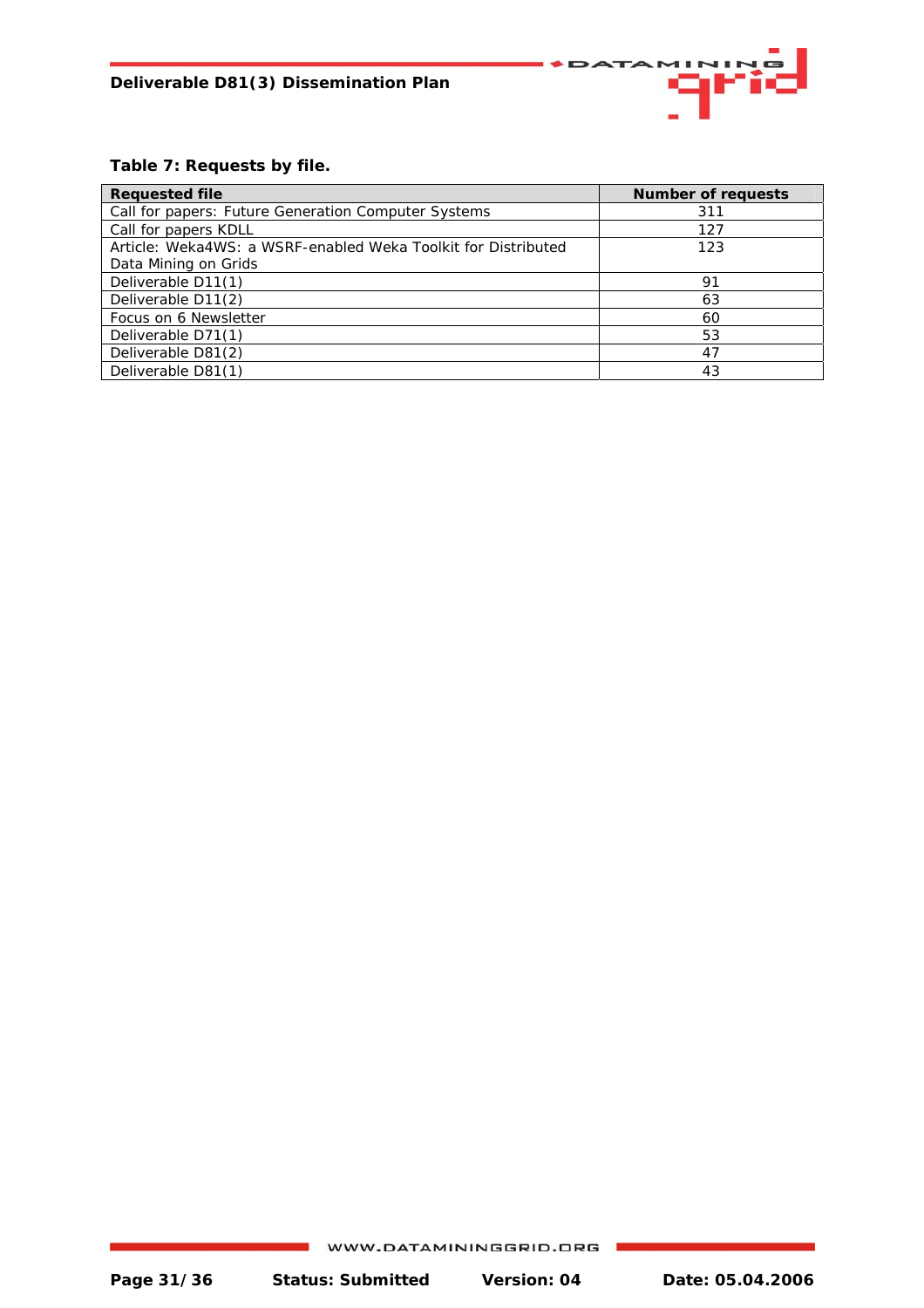

## <span id="page-31-0"></span>**6 Critical Success Factors**

In order for the Dissemination Strategy to achieve its aim and contribute to the success of the DataMiningGrid project, a number of factors need to be addressed:

- **Focus**: Everyone involved with dissemination should concentrate his or her efforts on what and who really matters. Bigger is not necessarily better;
- **Communication within the project**: It is vital that the Partners communicate with each other. Dissemination will be discussed during Management Meetings. Other means of communication (voiceconferencing, e-mail and telephone) will be used to help close the communication gap;
- **Guidance, support and assistance**: University of Ljubljana is leading the dissemination activities and as such, we are there to support, guide and assist when required;
- **Resources**: The task is huge, and the resources are small. This means that it is not always feasible to do everything we would like to do (or indeed are asked to do by those involved in other activities). We should, however, ensure that we produce quality information; and
- **Success of other parts of the project**: Of course, we can only disseminate information that is relevant, timely and progressive so we are at the mercy of other activities to make progress in their own areas.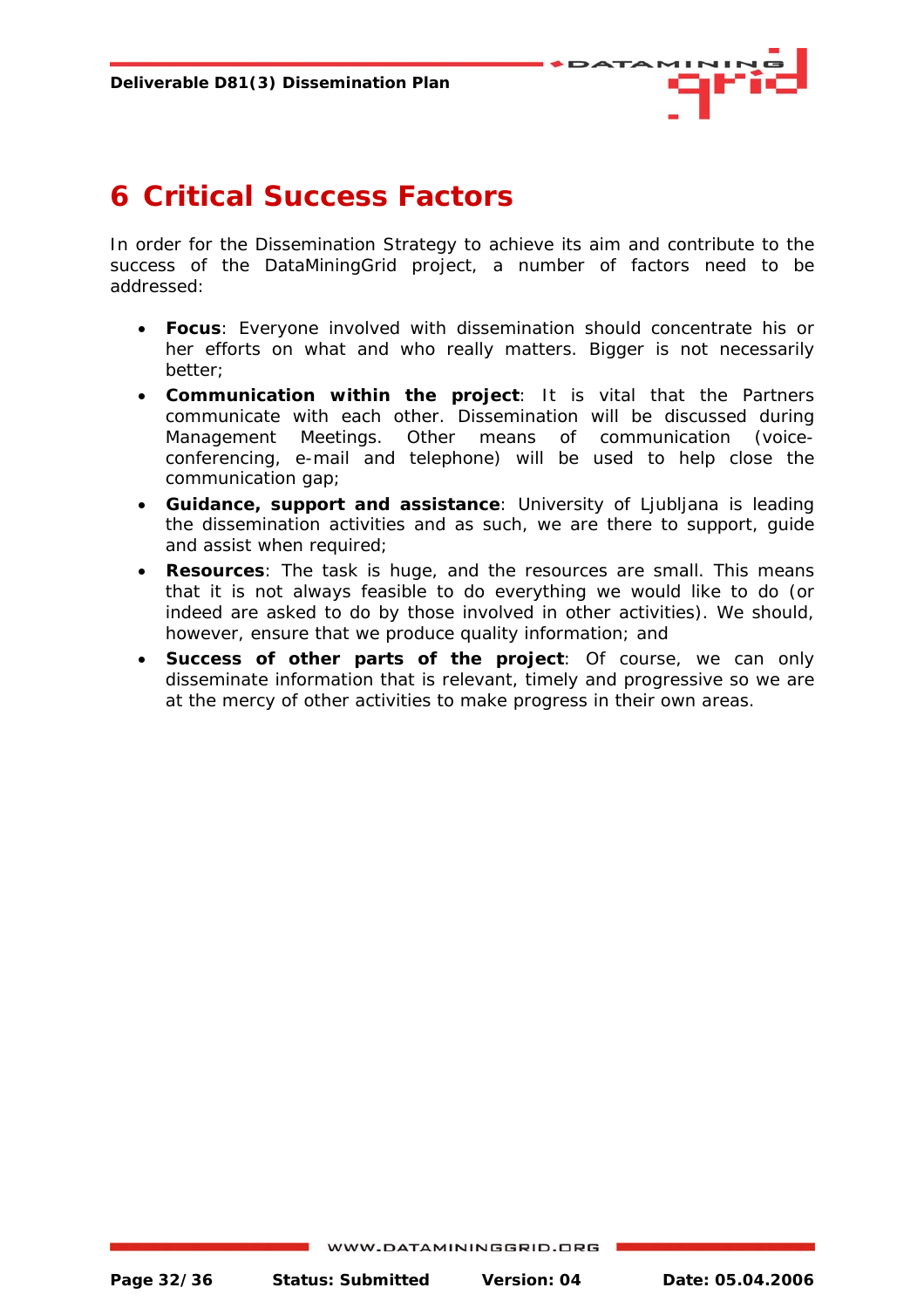

## <span id="page-32-0"></span>**7 Conclusions and Future Work**

The dissemination activities have been running at full strength at the lead Partner site (LJU) since day one of the project. Indeed, much preparatory work was undertaken in advance of the start of the project.

The main dissemination activities undertaken in this reporting period include promoting the DataMiningGrid technology at international events, organization of a DM-Grid workshop and preparations for organization of KDLL 2006 workshop. Also, several research papers have been published at international conferences and seven journal papers have been published and submitted. One news release has also been published.

In addition to this, the corporate image was strengthened with the help of our Web portal and different promotional materials. Presentation templates are available and everyone may have a clear understanding about the look and feel of DataMiningGrid as a brand.

The main dissemination evaluation method is without doubt the Web portal statistics. The registration of our Web portal to main search engines and promotion of the Web portal through publicity material has obviously been very successful. Our Web portal is high ranking in the search engines ranked results lists (Table 2). The Web portal statistics shows a very high interest in DataMiningGrid project results. Another important thing is that large portions of these visitors are coming from commercial domains.

All Partners will be requested to continue contributing, not only statistics for reports, but also actual content and ideas. The Partners should not wait for material to be generated centrally but rather are encouraged to generate their own.

The figures supplied so far indicate a very positive outlook of dissemination activities for this reporting period. From the measurement data collected for this report it appears that the areas that specifically need improvement are number of issued news releases. We also need to increase the DataMiningGrid visibility in industrial/commercial domain. This is more likely to happen in the last reporting period, when the Consortium will have final products (software components and services) to offer.

There is a number of new dissemination activities planned for the next reporting periods, including a DataMiningGrid CD-ROM and Newsletter, which will be issued in the latter stages of the project. We are also planning to design a separate information sheet for each demonstration that will be demonstrated at the end of the project. By doing so, we will hopefully attract more industrial/commercial interest in the project. This, in conjunction with focusing on the current activities should result in an improvement in dissemination activities. The challenge for the future is to increase activity in all areas, ensuring more audiences are identified and targeted with the appropriate methods of communication.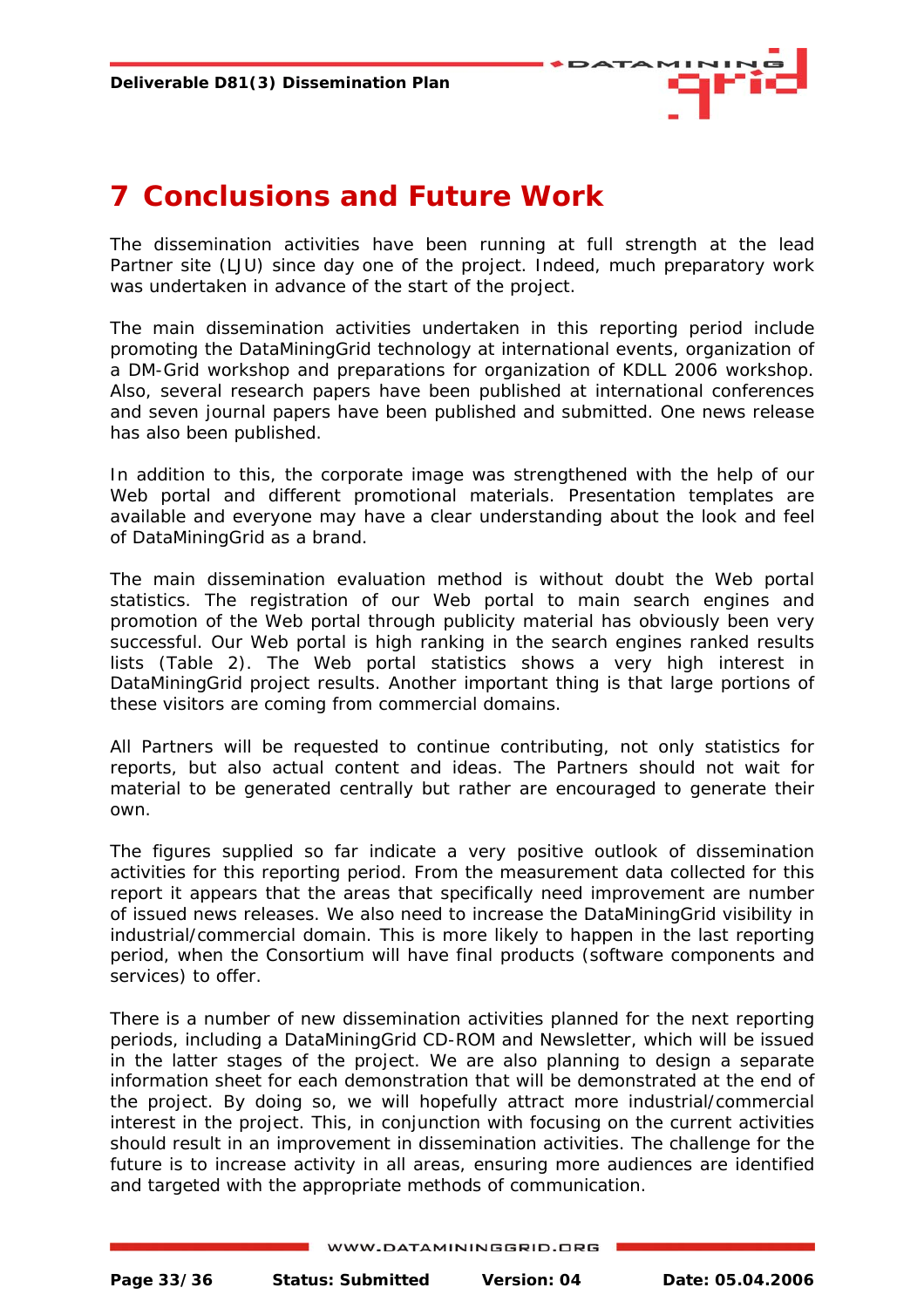

## <span id="page-33-0"></span>**8 References**

References cited in this document are listed in the DataMiningGrid Project Manual. Most of these references can also be obtained using the digital library set up at our project Web site at www.DataMiningGrid.org under downloads | digital library.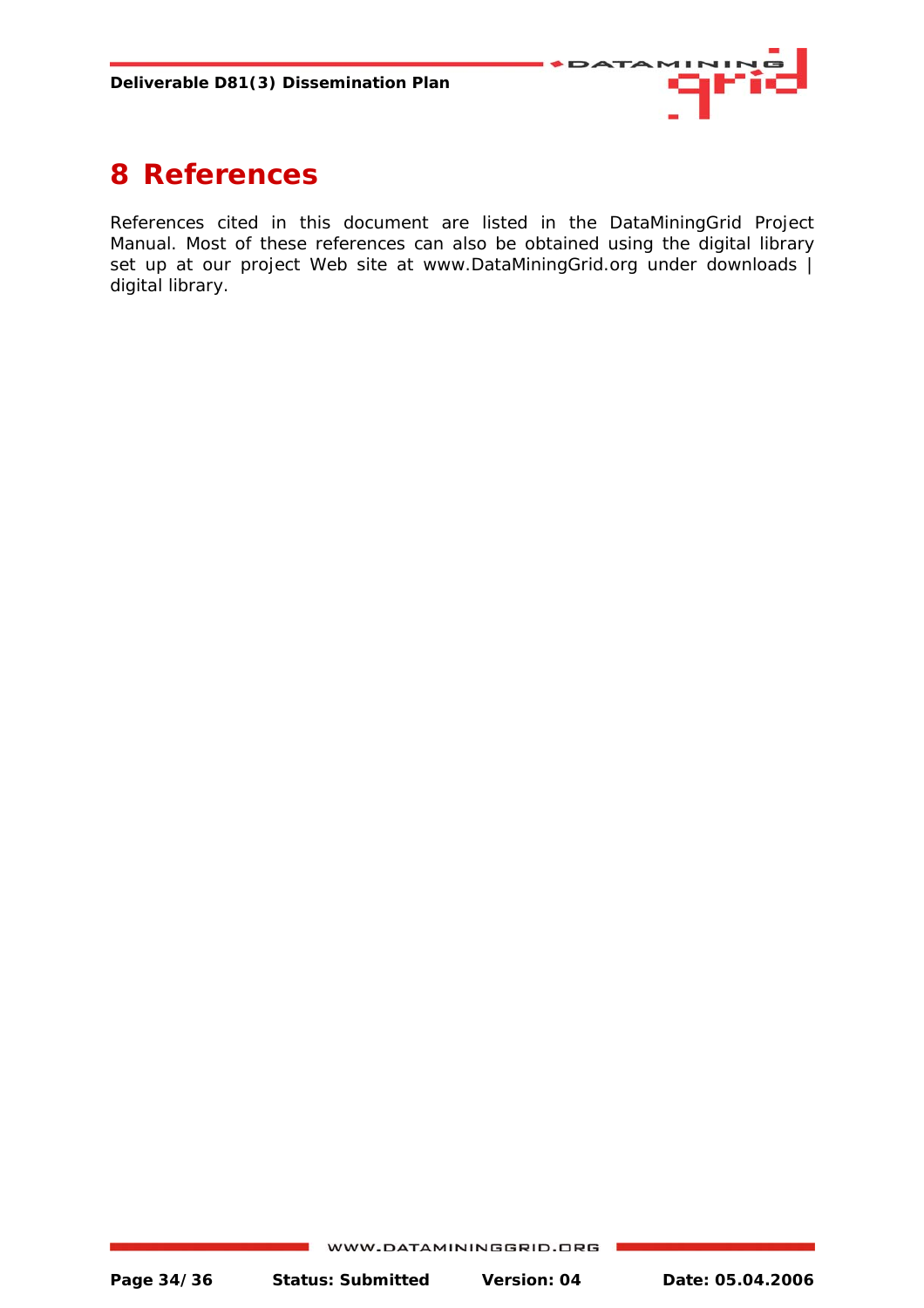

# <span id="page-34-0"></span>**Appendix A**

## **DataMiningGrid on IST Results Web page (Digging deep to unlock the Grid):**



[Digging deep to unlock the Grid](http://istresults.cordis.europa.eu.int/index.cfm/section/news/tpl/article/BrowsingType/Features/ID/81244) 

Unlocking the true power of the Grid for data mining is a long-cherished aim of computer scientists and researchers are making important strides to achieve that goal by developing the necessary tools and techniques.

28 Mar 2006 - [Read more](http://istresults.cordis.europa.eu.int/index.cfm/section/news/tpl/article/BrowsingType/Features/ID/81244) (below)

Unlocking the true power of the Grid for data mining is a long-cherished aim of computer scientists and researchers are making important strides to achieve that goal by developing the necessary tools and techniques.

The real power of Grid computing lies in sharing resources across a network. These can be CPU cycles, storage, peripherals, network bandwidth, data and software. Ultimately, this will lead to the grand goal envisioned by Grid researchers in which Grid users will be able to seamlessly access and harness geographically-widely distributed computing resources as if they were using a local system.

However, "trust, security, data privacy and reliability [or quality of service] in Grid computing is still a largely unresolved problem," says Dr Werner Dubitzky, Professor of Bioinformatics at the School of Biomedical Sciences at the University of Ulster and co-coordinator of the IST-funded [DataMiningGrid](http://www.datamininggrid.org/) project. "These issues are particularly important when commercial computing jobs are distributed across sites not belonging to the company that issued the jobs."

DataMiningGrid is investigating some of these problems for the specific field of, predictably, data mining. This is important for two reasons. Data mining is a technology that has been developed to analyse and interpret large quantities of data. It is one of the most powerful technologies used in astronomy, finance, and biological sciences.

One of the key objectives of the project is to build technologies that facilitate the Gridenabling of data mining technology, ranging from data pre-processing, analysis and post-processing techniques, even if these intrinsically reside in widely dispersed locations. It is hoped that this technology will eventually help to improve the effectiveness and performance of data mining applications and provide a much wider access to data mining technology.

By using a series of mature or near mature tools to manage issues like scheduling, workflow management, and data access and integration, DataMiningGrid does not reinvent the wheel and can focus on the core problem: extracting relevant information from vast data sets across a Grid.